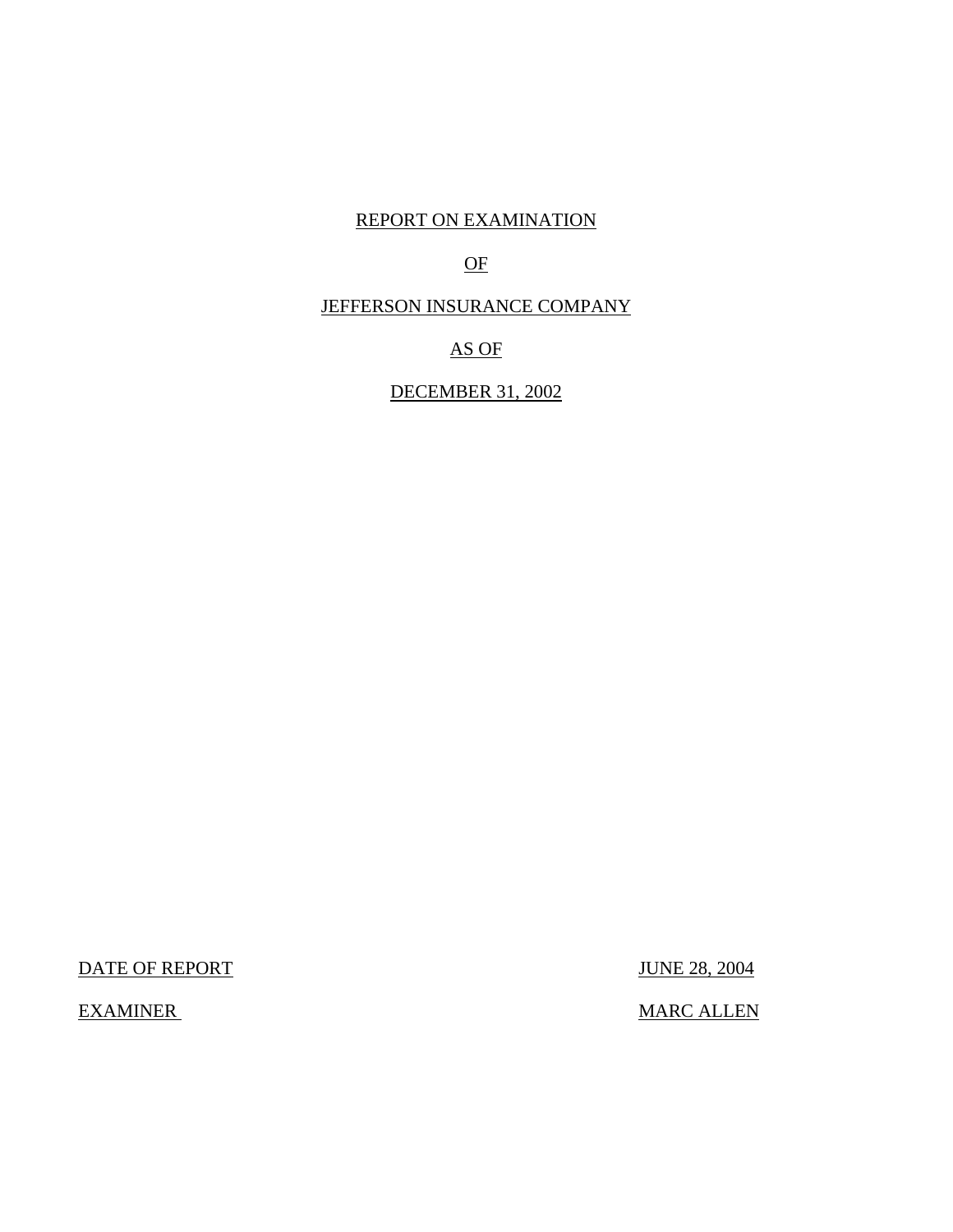# TABLE OF CONTENTS

| ITEM NO. |                                                                                                                                                                                                                                  | PAGE NO.                                            |
|----------|----------------------------------------------------------------------------------------------------------------------------------------------------------------------------------------------------------------------------------|-----------------------------------------------------|
| 1.       | Scope of Examination                                                                                                                                                                                                             | $\overline{2}$                                      |
| 2.       | <b>Description of Company</b>                                                                                                                                                                                                    | 3                                                   |
|          | Management<br>A.<br>Territory and plan of operation<br><b>B.</b><br>Reinsurance<br>C.<br>Holding company system<br>D.<br>Significant operating ratios<br>Ε.<br><b>Abandoned Property Law</b><br>F.<br>Accounts and records<br>G. | 3<br>$\overline{7}$<br>$8\,$<br>9<br>14<br>15<br>16 |
| 3.       | <b>Financial Statements</b>                                                                                                                                                                                                      | 23                                                  |
|          | <b>Balance</b> sheet<br>A.<br><b>B.</b><br>Underwriting and investment exhibit                                                                                                                                                   | 23<br>25                                            |
| 4.       | Common stocks                                                                                                                                                                                                                    | 26                                                  |
| 5.       | Agents' balances or uncollected premiums                                                                                                                                                                                         | 26                                                  |
| 6.       | Reinsurance recoverable on loss and loss adjustment expenses                                                                                                                                                                     | 27                                                  |
| 7.       | Losses and loss adjustment expenses                                                                                                                                                                                              | 27                                                  |
| 8.       | Provision for reinsurance                                                                                                                                                                                                        | 28                                                  |
| 9.       | Market conduct activities                                                                                                                                                                                                        | 30                                                  |
| 10.      | Compliance with prior report on examination                                                                                                                                                                                      | 31                                                  |
| 11.      | Summary of comments and recommendations                                                                                                                                                                                          | 32                                                  |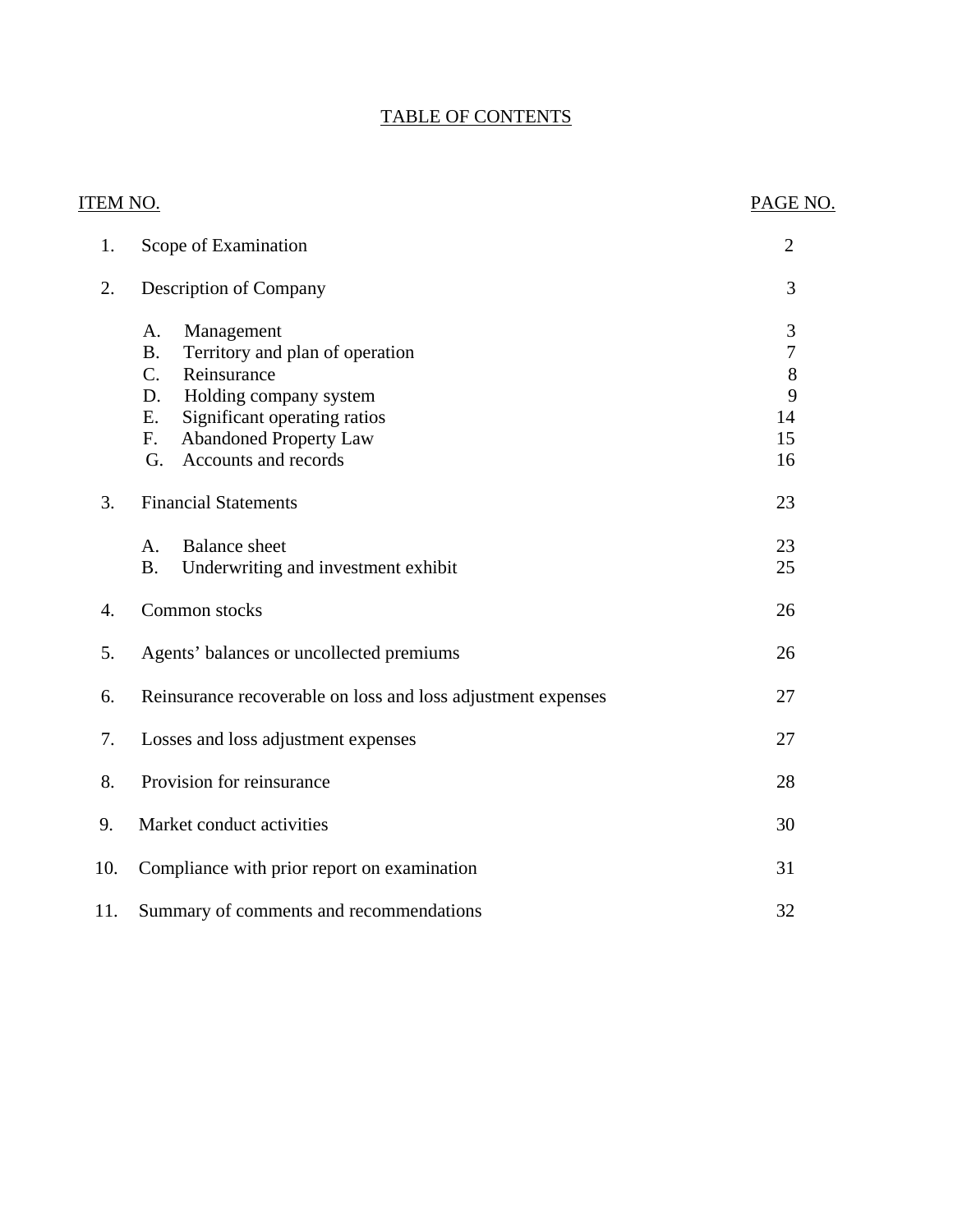

STATE OF NEW YORK INSURANCE DEPARTMENT 25 BEAVER STREET NEW YORK, NEW YORK 10004

June 28, 2004

Honorable Greg V. Serio Superintendent of Insurance Albany, New York 12257

Sir:

Pursuant to instructions contained in Appointment Number 21948, dated October 31, 2002, attached hereto, I have made an examination into the condition and affairs of the Jefferson Insurance Company as of December 31, 2002, and respectfully submit the following report thereon.

The examination was conducted at the Company's administrative office located at 777 San Marin Drive in Novato, CA 94998.

Whenever the designations "Company" or "Jefferson" appear herein without qualification, they should be understood to indicate the Jefferson Insurance Company.

Whenever the designation "Monticello" appears herein, it should be understood to indicate the Monticello Insurance Company, an insurer domiciled in Delaware.

Whenever the designation "Jefferson Group" appears herein, it should be understood to refer to the Jefferson Insurance Company and Monticello Insurance Company.

Whenever the designation "Department" appears herein, it should be understood to indicate the New York State Insurance Department.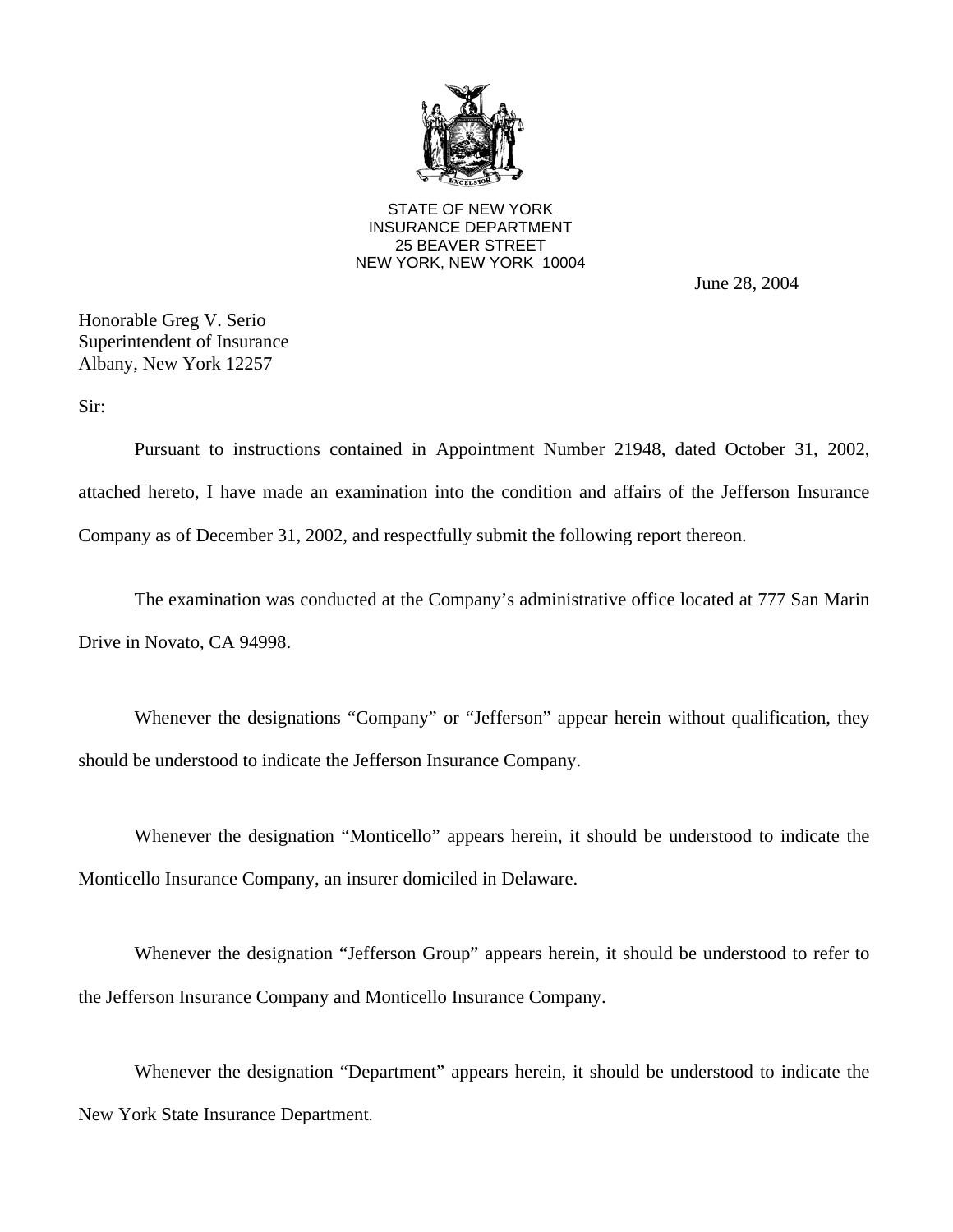#### **1. SCOPE OF EXAMINATION**

<span id="page-3-0"></span>The previous examination was conducted as of December 31, 1998. This examination covers the four-year period from January 1, 1999 through December 31, 2002. Transactions occurring subsequent to this period were reviewed where deemed appropriate by the examiner.

The examination was comprised of a complete verification of assets and liabilities as of December 31, 2002, a review of income and disbursements deemed necessary to accomplish such verification and utilized, to the extent considered appropriate, work performed by the Company's independent certified public accountants. A review or audit was also made of the following items as called for in the Examiners Handbook of the National Association of Insurance Commissioners:

> History of the Company Management and control Corporate records Fidelity bonds and other insurance Territory and plan of operation Market conduct activities Growth of the Company Business in force Loss experience Reinsurance Accounts and records Financial statements

The State of Delaware examined the Monticello Insurance Company, Wilmington, Delaware, a wholly-owned subsidiary of the Jefferson Insurance Company, concurrently with this examination.

A review was also made to ascertain what action was taken with the regard to comments and recommendations in the prior report on examination. This report on examination is confined to financial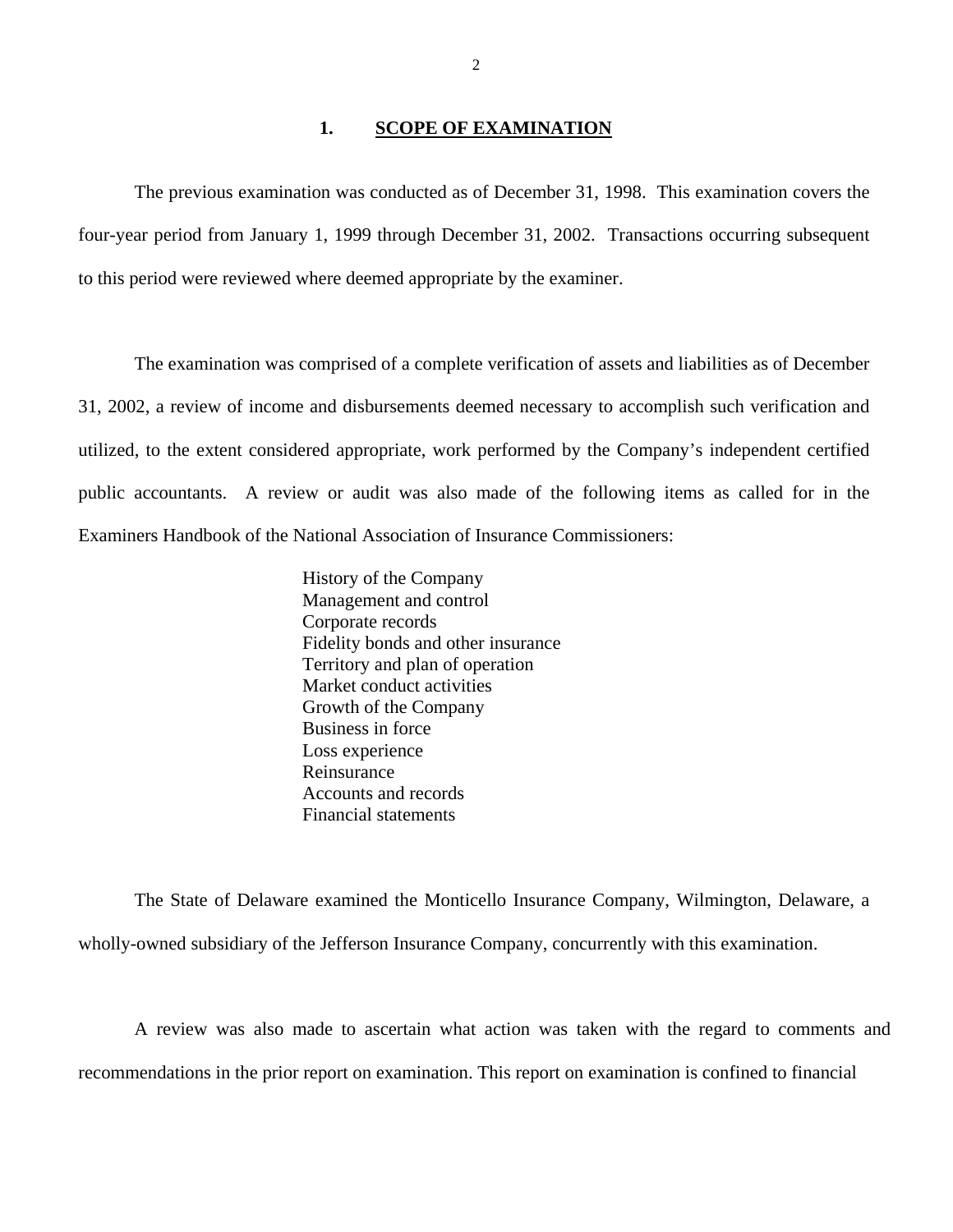statements and comments on those matters, which involve departures from laws, regulations or rules, or which are deemed to require explanation or description.

#### **2. DESCRIPTION OF COMPANY**

The Jefferson Insurance Company of New York was established under the laws of the State of New York on March 15, 1950, under the name, Jefferson Insurance Company. On February 1, 1952, the corporate name was changed to the Jefferson Insurance Company of New York. On July 28, 1999, the corporate name was changed back to Jefferson Insurance Company.

At December 31, 2002, the Company paid in capital consisted of 104,537 shares of common stock with a par value of \$100 per share. All shares were issued and outstanding. Gross paid in and contributed surplus increased by \$17,000,000 during the examination period, as follows:

| Year         | Description                                                             | Amount                     |
|--------------|-------------------------------------------------------------------------|----------------------------|
| 1998<br>1999 | Beginning gross paid in and contributed surplus<br>Surplus contribution | \$23,979,284<br>17,000,000 |
| 2002         | Ending gross paid in and contributed surplus                            | \$40,979,284               |

#### A. Management

Pursuant to the Company's charter and by-laws, management of the Company is vested in a board of directors consisting of not less than thirteen nor more than fifteen members. As of the examination date, the board of directors was comprised of the following eleven members.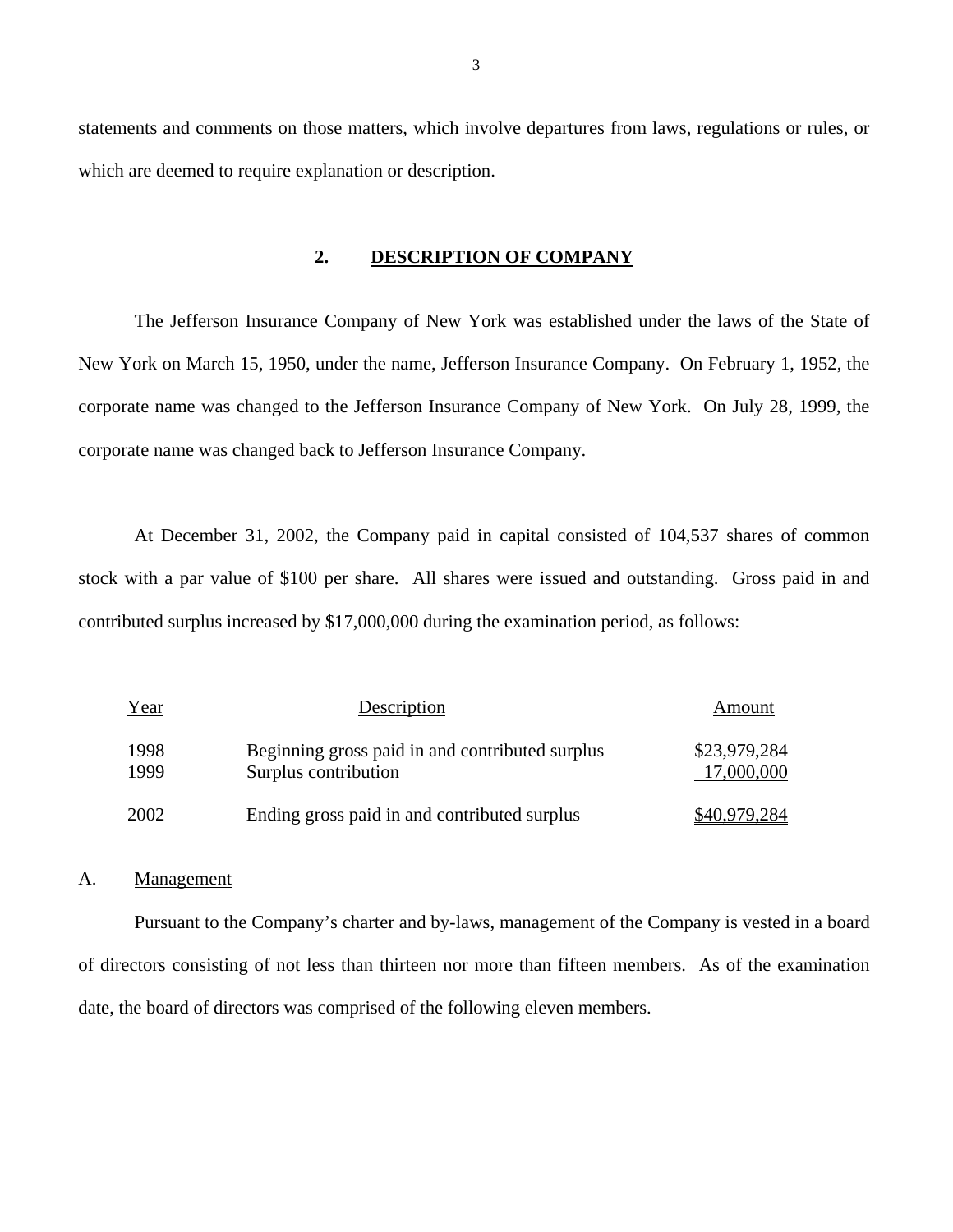Susan J. Albrecht Chicago, IL

Thomas E. Geissler Mill Valley, CA

Peter Huehne Tiburon, CA

Janet. S. Kloenhamer Larkspur, CA

H. David Lundgren Sausalito, CA

Harold N. Marsh III Sonoma, CA

Victor L. Matthews Syosset, NY

Arthur E. Moosmann, Jr. East Northport, NY

Jeffrey H. Post Novato, CA

Paul M. Saffert Novato, CA

Alastair C. Shore Novato, CA

#### Name and Residence Principal Business Affiliation

President and CEO, Interstate Insurance Group

Executive Vice President, Fireman's Fund Ins. Co.

Executive Vice President and Chief Financial Officer, Fireman's Fund Ins. Co.

Senior Vice President, General Counsel and Corporate Secretary, Fireman's Fund Ins. Co.

Executive Vice President, Fireman's Fund Ins. Co.

Senior Vice President, Fireman's Fund Ins. Co.

Senior Finance Director, Fireman's Fund Ins. Co.

President, Fireman's Fund Ins. Co.

Chief Executive Officer, Fireman's Fund Ins. Co.

Executive Vice President and Treasurer, Chief Financial Officer, Allianz of America

Senior Vice President, Fireman's Fund Ins. Co.

The Company's charter and by-laws conform to the provisions of Sections  $1201(a)(5)(B)(v)$  and  $1201(a)(5)(B)(vi)$  of the New York Insurance Law, which require that there be at least thirteen directors and that not less than three directors are residents of the State of New York.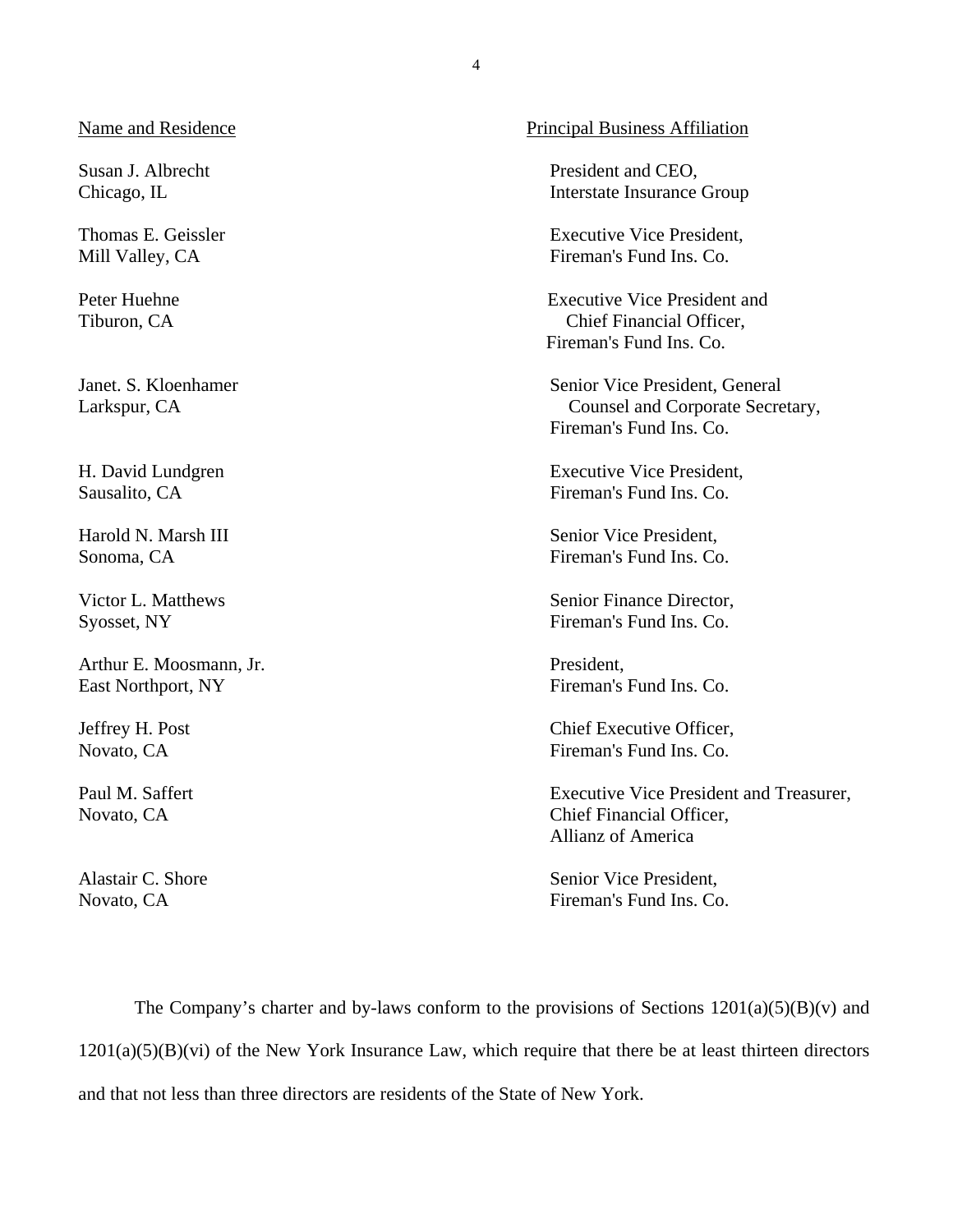Examination review indicated that as of December 31, 2002, the board of directors was composed of eleven members, of which two were residents of New York State. It was also noted that there were several occasions during the examination period where the number of directors was less than the required thirteen and the number of directors who were residents of New York State was less than the required three.

It is recommended that the Company comply with its by-laws and maintain at least thirteen directors with at least three of them residing in New York State.

The minutes of all the meetings of the board of directors held during the examination period were reviewed. The meetings were generally well attended and each of the directors had a satisfactory attendance record. During calendar years 1999, 2000, and 2001, the board met twice during each calendar year. During calendar year 2002, the board met only once, but also acted via unanimous written consent in lieu of meeting on three occasions.

Examination review of the minutes indicated that the board did not appear to be exercising proper oversight of the Company, as evidenced by the following:

- An extremely high turnover in board members. Only one of the directors who was a board member at December 31, 2001 was still a member at December 31, 2002. Only four of the thirteen board members at March 23, 1999 were still members of the board at October 31, 2001;
- The failure of the board to hold any meetings since April 9, 2002. In addition, the Company indicated that there were no meetings planned and all actions as needed would be handled by unanimous written consent.
- The failure to bring the number of board members up to thirteen as required in the Company by-laws.
- The failure of the board to approve all investment transactions pursuant to Section 1411(a) of the New York Insurance Law.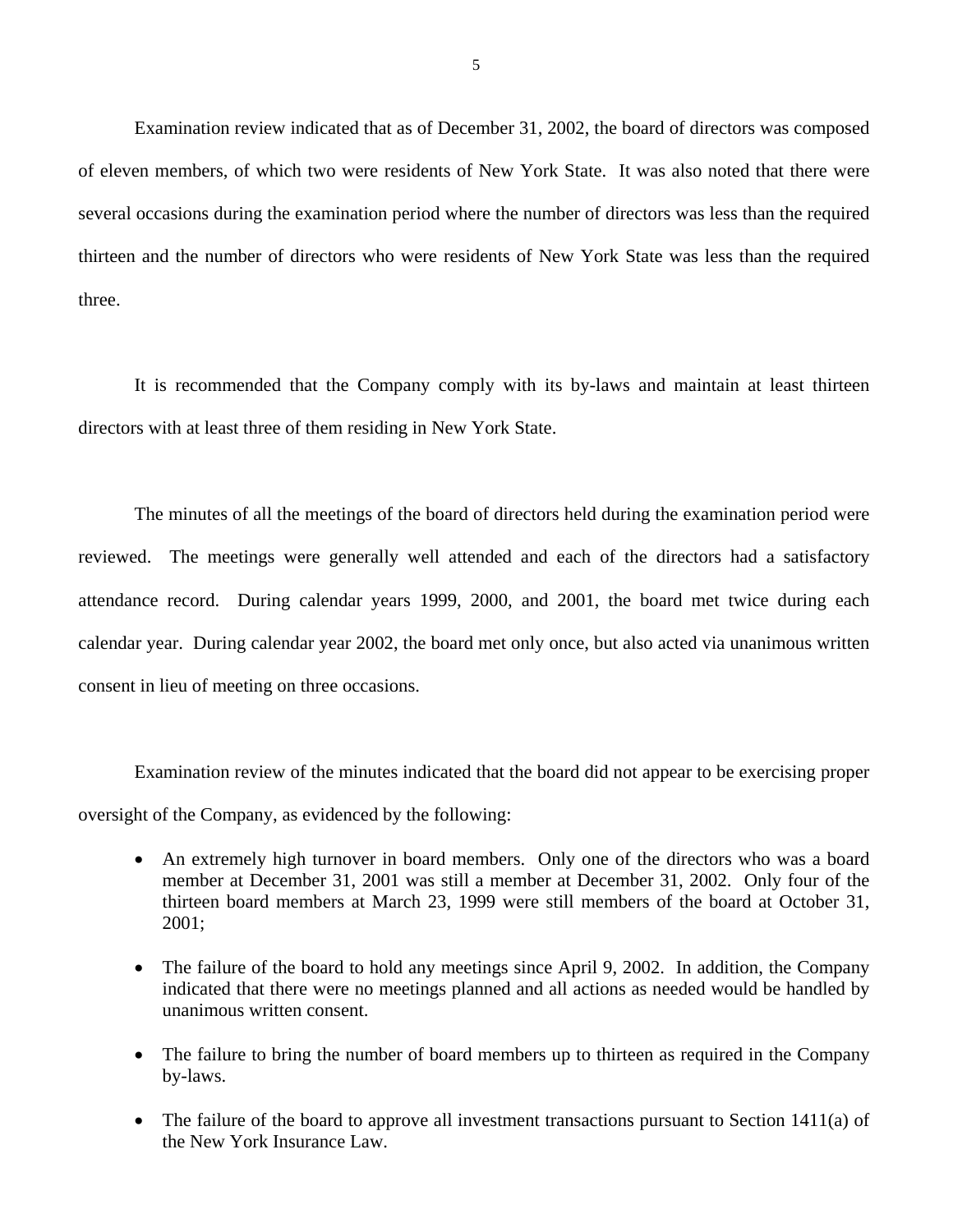The failure of the board to properly exercise its management oversight responsibilities has led to a business environment of poor internal controls and accounting deficiencies as indicated in sections 2G and 2J of this report. It also has led to several turnovers in key personnel, resulting in an organization with an almost complete lack of historical knowledge of the Company. These factors substantially increased the time necessary to conduct the examination.

It is recommended that the board meet on a regular basis in order to properly exercise its management oversight responsibilities in accordance with Section 15 of the Company's by-laws. It is further recommended that the board approve all investment transactions as required by Section 1411(a) of the New York Insurance Law.

The principal officers of the Company as of December 31, 2002 were as follows:

| Name                | Title                            |
|---------------------|----------------------------------|
| <b>Jeffrey Post</b> | <b>Chief Executive Officer</b>   |
| Linda Wright        | Senior Vice President, Treasurer |
| Janet Kloenhamer    | Senior Vice President,           |
|                     | <b>Corporate Secretary</b>       |
| Peter Heuhne        | <b>Executive Vice President,</b> |
|                     | <b>Chief Financial Officer</b>   |
| Harold Marsh III    | Senior Vice President,           |
|                     | <b>Discontinued Operations</b>   |

#### Conflict of Interest

The Company adopted a policy statement pertaining to conflict of interest for its directors and management. However, it was noted that the Company failed to provide conflict of interest statements to its directors and officers for the calendar years 1999 and 2001. It was additionally noted that the Company could not provide conflict of interest declarations for three of its thirteen board members for the year 2000.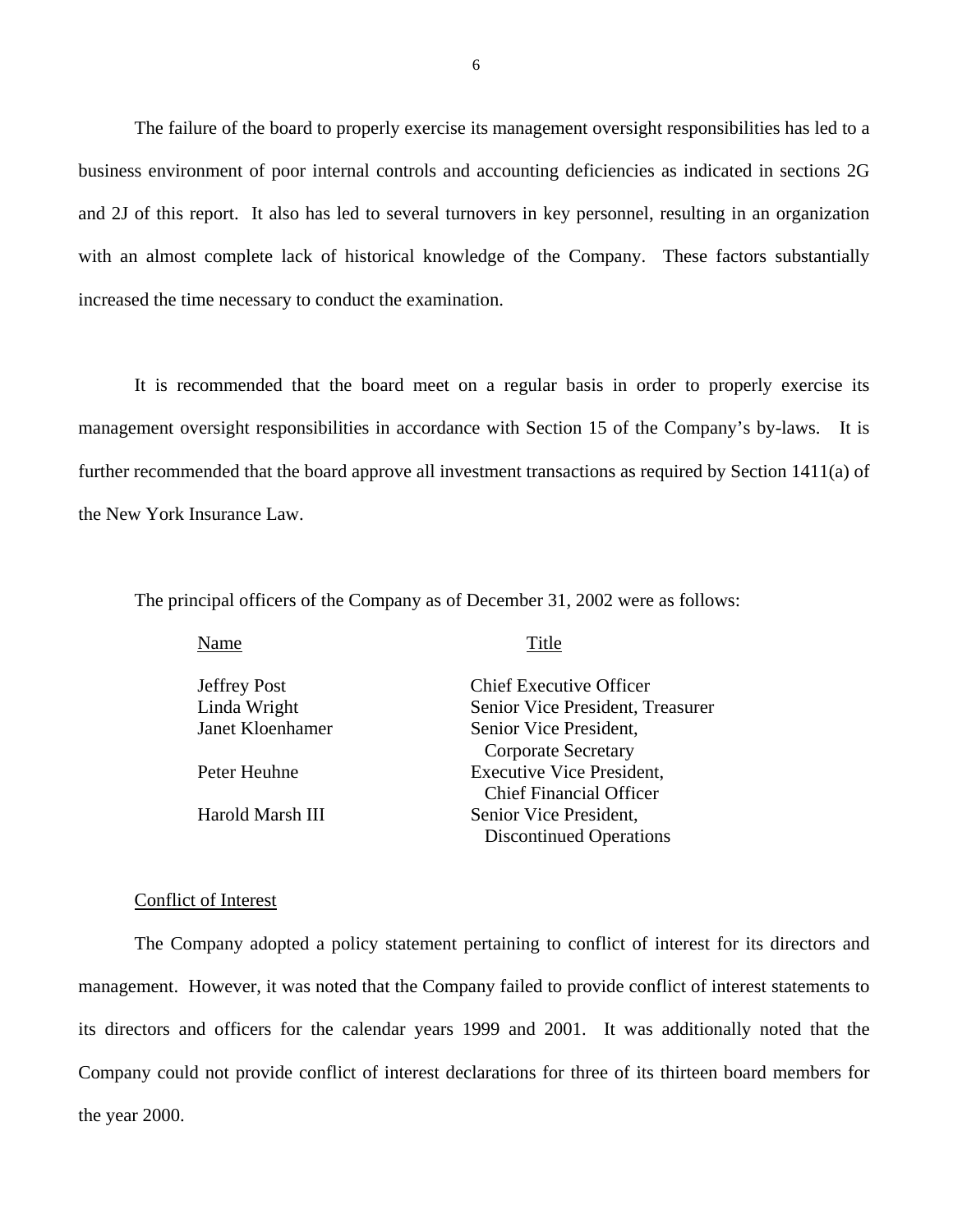It is recommended that the Company require its directors and officers to complete conflict of interest statements on an annual basis.

#### B. Territory and Plan of Operation

At December 31, 2002, the Company was in run-off status. The only new business written was the mandatory renewal of certain personal lines. During mid-2000, a determination was made by Allianz Aktiengesellschaft, the ultimate parent corporation for the Jefferson Group, to transfer all of the existing business of Jefferson and Monticello to the Interstate National Corporation and other affiliated companies, with the ultimate goal of selling both companies.

At December 31, 2002, the Company was licensed to transact business in the District of Columbia and in all states except Hawaii and Louisiana. The Company was an approved surplus lines carrier in Hawaii and Louisiana.

The Company is licensed to transact the kinds of insurance as set forth in the following numbered paragraphs of Section 1113(a) of the New York Insurance Law:

| Parag <u>raph</u> | Kinds of Insurance                         |
|-------------------|--------------------------------------------|
| 3(i)              | Accident and health                        |
| 4                 | Fire                                       |
| 5                 | Miscellaneous property                     |
| 6                 | Water damage                               |
| 7                 | Burglary and theft                         |
| 8                 | <b>Glass</b>                               |
| 9                 | Boiler and machinery                       |
| 12                | Collision                                  |
| 13                | Personal injury liability                  |
| 14                | Property damage liability                  |
| 16                | Fidelity and surety                        |
| 19                | Motor vehicle and aircraft physical damage |
| 20                | Marine and inland marine                   |
| 21                | Marine protection and indemnity            |
|                   |                                            |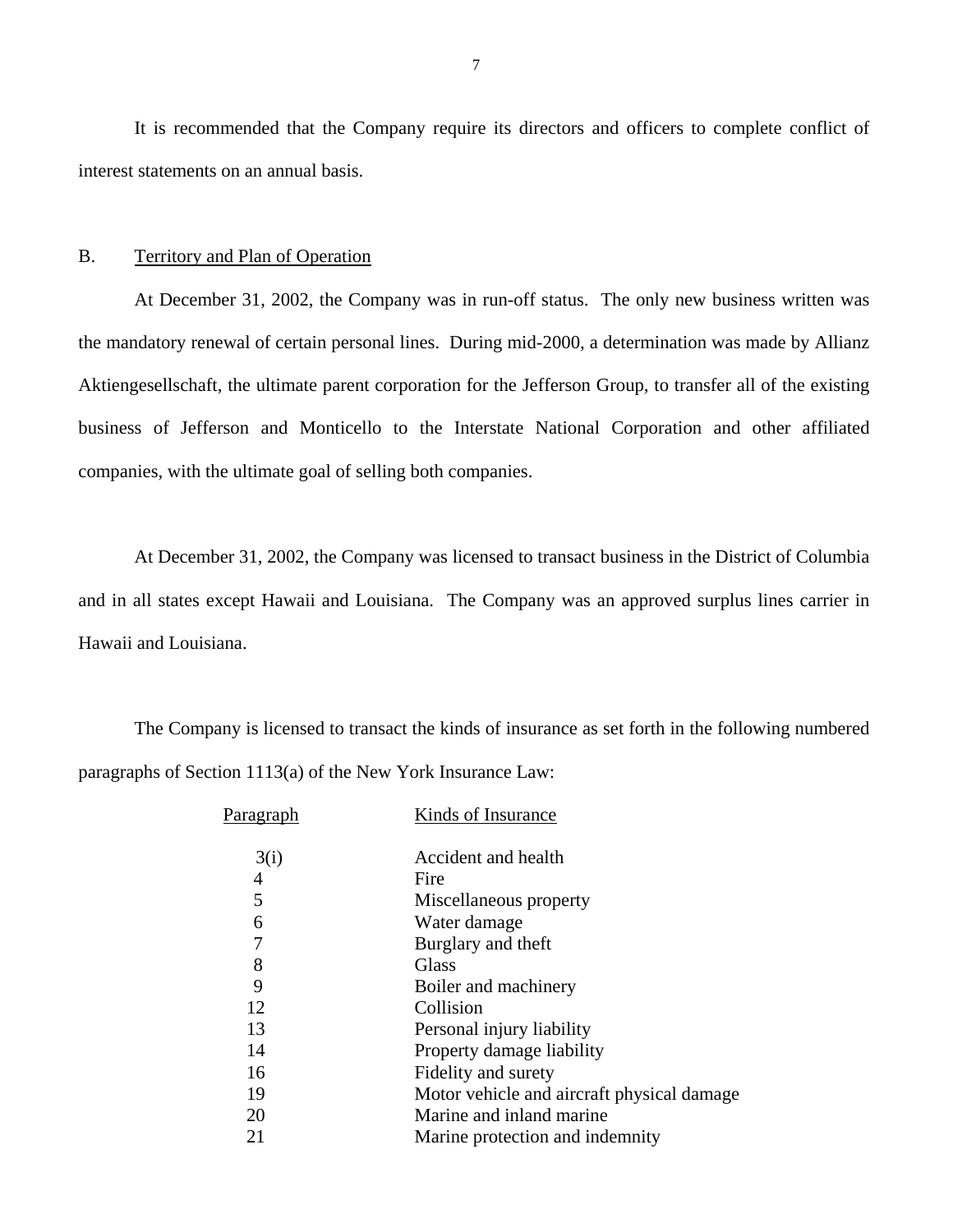Based upon the lines of business for which the Company is licensed, and the Company's current capital structure, and pursuant to the requirements of Articles 13 and 41 of the New York Insurance Law, the Company is required to maintain a minimum surplus to policyholders in the amount of \$1,600,000.

The following schedule shows direct premiums written in the State of New York compared to the direct business countrywide for the four calendar years covered by this examination:

#### DIRECT WRITTEN PREMIUMS (\$000)

|               |                   |                            | Percentage New York        |
|---------------|-------------------|----------------------------|----------------------------|
|               |                   |                            | Premiums Written to        |
| Calendar Year | In New York State | <b>Total United States</b> | <b>Total Unites States</b> |
|               |                   |                            | Premium Written            |
| 1999          | \$650             | \$55,264                   | 1.2%                       |
| 2000          | \$812             | \$53,902                   | 1.5%                       |
| 2001          | \$719             | \$38,172                   | 1.9%                       |
| 2002          | \$321             | \$15,313                   | 2.1%                       |

The Company's primary business was excess, surplus and specialty lines, concentrating on small commercial and personal exposures that cover substandard risks at surcharged rates. The business was produced through wholesale general agents and wholesale brokers specializing in excess and surplus lines.

#### C. Reinsurance

#### Intercompany Pooling Agreement

The Company entered into a reciprocal quota share agreement with its affiliated company, Monticello Insurance Company, effective January 1, 1977. This agreement provides for the Company to assume 100% of the net writings of Monticello Insurance Company and to cede 20% of the combined net writings to Monticello Insurance Company. Underwriting assets and liabilities, as well as all losses,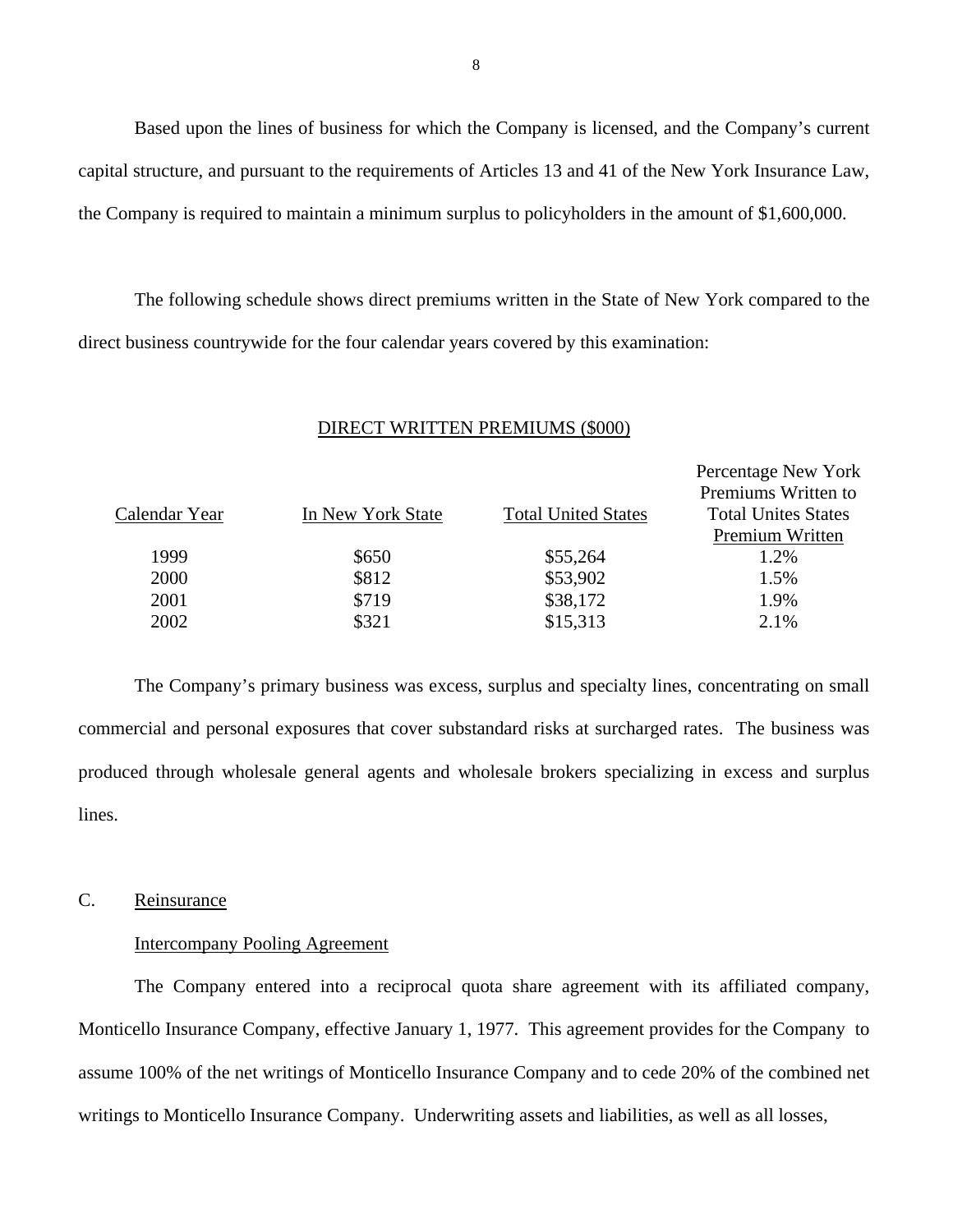<span id="page-10-0"></span>claims expenses, and underwriting expenses are shared by both companies in accordance with their corresponding pooling percentages of 80% (Jefferson) and 20% (Monticello).

#### Assumed

In 2002, the Company assumed premiums totaling \$435,500 from an affiliate, Fireman's Fund Insurance Company. The contract was submitted to this Department for non-disapproval in accordance with Section 1505(d)(2) of the New York Insurance Law.

#### Ceded

Other than the intercompany pooling agreement, there were no current ceded reinsurance agreements in effect at December 31, 2002. The Company allowed its reinsurance contracts to expire at June 30, 2001 in anticipation of its run-off status.

#### D. Holding Company System

At December 31, 2002, Allianz of America, Inc., ("Allianz") a Delaware company, owned one hundred percent of the outstanding shares of the Company. The ultimate parent of Jefferson Insurance Company is Allianz Aktiengesellschaft Holding, Munich, Germany, an international holding company of numerous insurance entities and related interests.

The Company has filed with the Department the required registration statements pursuant to Section 1503 of the New York Insurance Law and Department Regulation 52.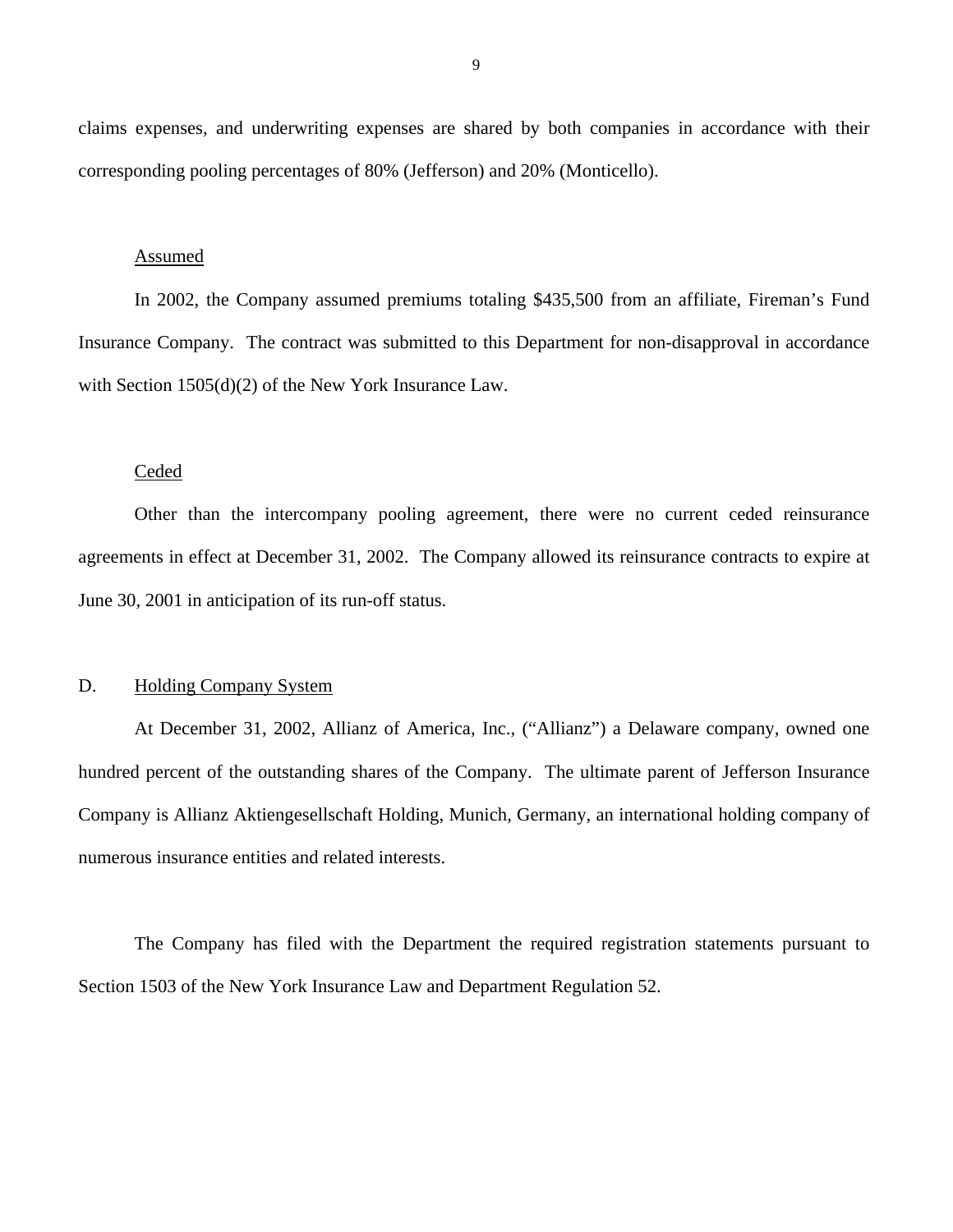As of December 31, 2002, in addition to the pooling agreement described in Section 2C herein, there were four agreements in force between the Company and members of its holding company system. The agreements are as follows:

#### Service Agreement

Effective January 1, 2001, the Company entered into a service agreement with Interstate National Corporation ("Interstate"), a member of the Allianz holding company system. Pursuant to the terms of this agreement, Interstate agrees to provide the Company administrative, professional and clerical personnel and services required for the conduct of business.

This agreement was filed with the Department in accordance with Section 1505(d)(3) of the New York Insurance Law.

In accordance with its service agreement with the Company for 2001 and 2002, Interstate paid various expenses on behalf of the Company for which Jefferson provided reimbursement. The Company was not able to provide a complete supporting schedule for calendar year 2001 expenses. The documentation provided by the Company appeared questionable as well. The examiner sampled fortyfour items from the documentation provided. The Company was only able to provide supporting documentation for twenty-five of the forty-four items sampled, which represented approximately eight percent of the dollar volume sampled.

For 2002 expenses, the Company was able to provide adequate support schedules. However, the Company was only able to provide documentation for eighty-three out of ninety-seven items sampled representing ninety-one percent of the dollar volume sampled.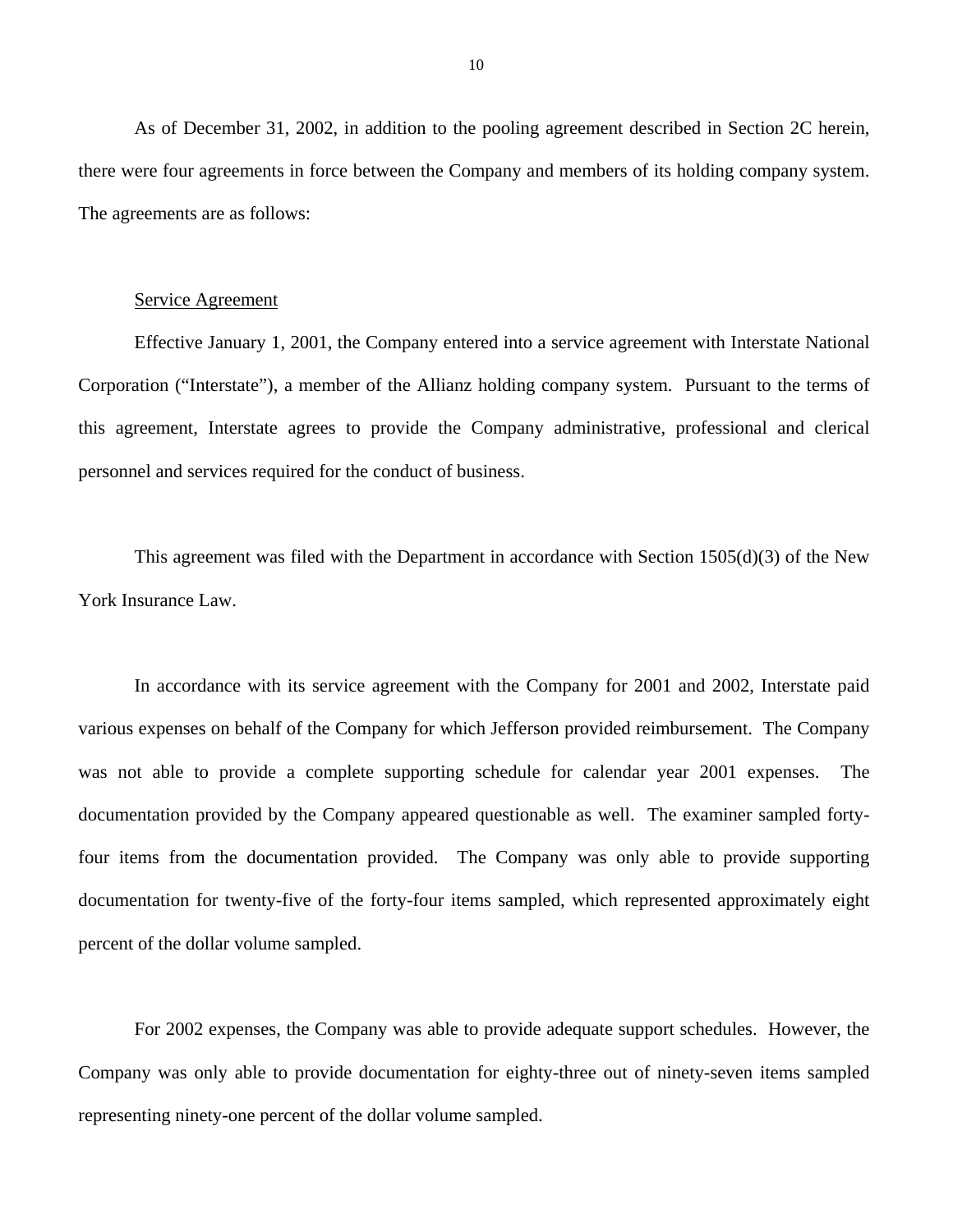The failure to maintain adequate support schedules and documentation for expenses paid to affiliates appears to be a violation of Section 1505(b) and Section 1217 of the New York Insurance Law.

Section 1505(b) provides the following relative to transactions within a holding company system:

" The books, accounts and records of each party to all such transactions shall be so maintained as to clearly and accurately disclose the nature and details of the transactions including such accounting information as is necessary to support the reasonableness of the charges or fees to the respective parties."

Section 1217 provides the following:

" No domestic insurance company shall make any disbursement of one hundred dollars or more unless evidenced by a voucher signed by or on behalf of the payee as compensation for goods and services rendered for the company, and correctly describing the consideration for the payment. If such disbursement be for services and disbursements, such vouchers shall set forth the services rendered and itemize the disbursements; if it is in connection with any matter pending before any legislative or public body or before any government department or officer, the voucher shall correctly describe also the nature of the matter and the company's interest therein. If such a voucher is unobtainable, the disbursement shall be evidenced by a statement of an officer or responsible employee affirmed by him as true under the penalties of perjury, stating the reasons therefor and setting forth the particulars above mentioned."

It is recommended that the Company comply with Section 1505(b) of the New York Insurance Law by maintaining its books and records in a way that will enable verification that the agreement has been implemented as represented to this Department. It is further recommended that the Company maintain vouchers for disbursements of one hundred dollars or more in accordance with Section 1217 of the New York Insurance Law.

This agreement was replaced on January 1, 2003, with a service agreement with Fireman's Fund Insurance Company ("Fireman's Fund"), an affiliate. The service agreement with Fireman's Fund was conditionally approved by the Department subject to the Company filing and receiving approval of a plan to move the Company's records to Novato, California in accordance with Section 325(b) of the New York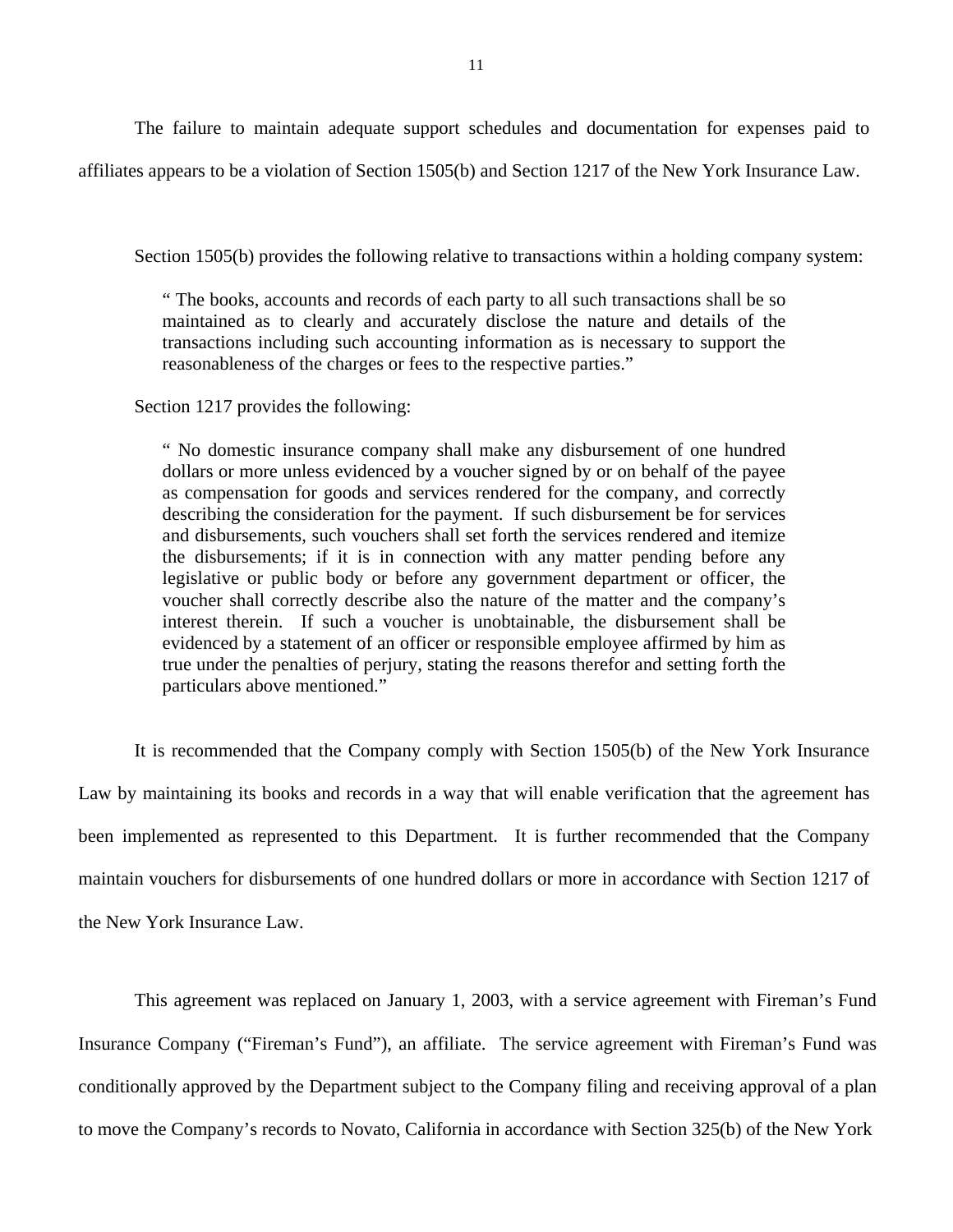Insurance Law. The Company never filed such a plan (refer to Section G of this report) and therefore, the service agreement was not approved by the Department. The Company subsequently entered into the agreement without receiving approval, in violation of Section 1505(d)(3) of the New York Insurance Law, which provides that:

" The following transactions between a domestic controlled insurer and any person in its holding company system may not be entered into unless the insurer has notified the superintendent in writing of its intention to enter into any such transaction at least thirty days prior thereto, or such shorter period as he may permit, and he has not disapproved it within such period".

(3) rendering of services on a regular or systematic basis.

It was further noted that Fireman's Fund began providing services to Jefferson prior to the effective date of its service agreement with Jefferson. Services provided by Fireman's Fund prior to the effective date included the accounts payable function, effective April 1, 2002, and complaint handling, effective July 1, 2002.

It is recommended that the Company obtain the Department's non-disapproval in accordance with the provisions of Section 1505(d)(3) of the New York Insurance Law.

#### Federal Income Tax Allocation Agreement

Effective August 1, 1992, the Company entered into a tax allocation agreement with Allianz of America, Inc. and its subsidiaries and affiliates. Allianz of America, Inc. files a consolidated federal income tax return on behalf of its member companies. The agreement provides for the Company to be charged its share of tax resulting from its taxable income computed on a separate return basis, and if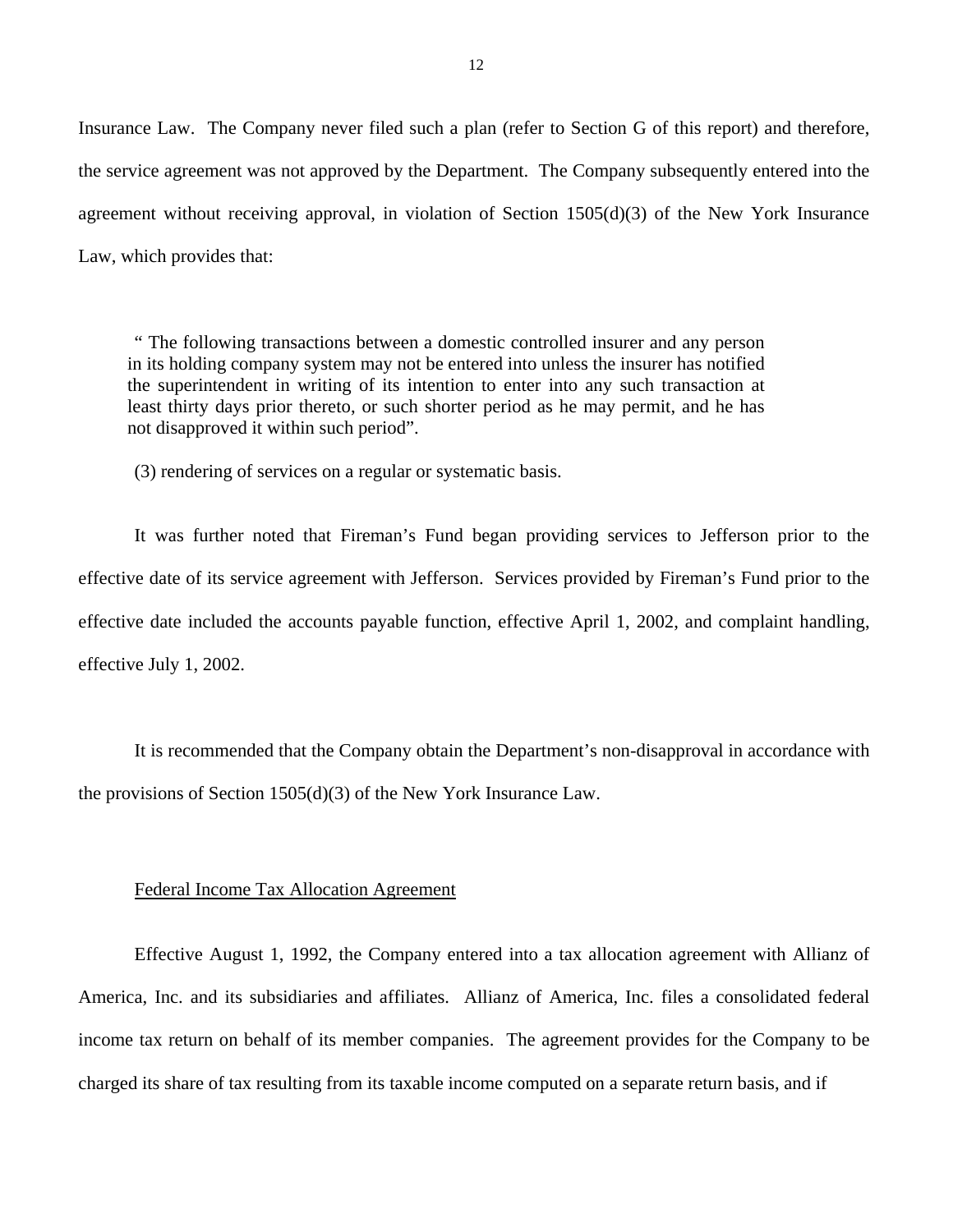utilized in the consolidated tax return, to be reimbursed for the tax benefits resulting from its operating and net realized capital losses and tax credits on the same basis.

The agreement was submitted to the Department in accordance with Department Circular Letter 33 (1979).

#### Claims Third Party Administration Agreement

Effective April 1, 1998, the Company entered into a formal agreement with Fireman's Fund County Mutual Insurance Company regarding claim adjustment services for claims relating to the retrocession agreement between Jefferson and Fireman's Fund Insurance Company (refer to Section 2C of this report).

#### Investment Service Agreement

Effective September 17, 1992, the Company entered into a formal agreement with Allianz of America Corporation whereby Allianz of America Corporation would provide investment management services with respect to Jefferson's invested assets.

#### Intercompany Reinsurance Agreement

The Company commuted a reinsurance agreement with its ultimate parent-Allianz Aktiengesellschaft at the end of 2001 without filing the commutation agreement with the Department. This is a violation of Section  $1505(d)(2)$  of the New York Insurance Law, which states:

" The following transactions between a domestic controlled insurer and any person in its holding company system may not be entered into unless the insurer has notified the superintendent in writing of its intention to enter into any such transaction at least thirty days prior thereto, or such shorter period as he may permit, and he has not disapproved it within such period…(2) reinsurance treaties or agreements."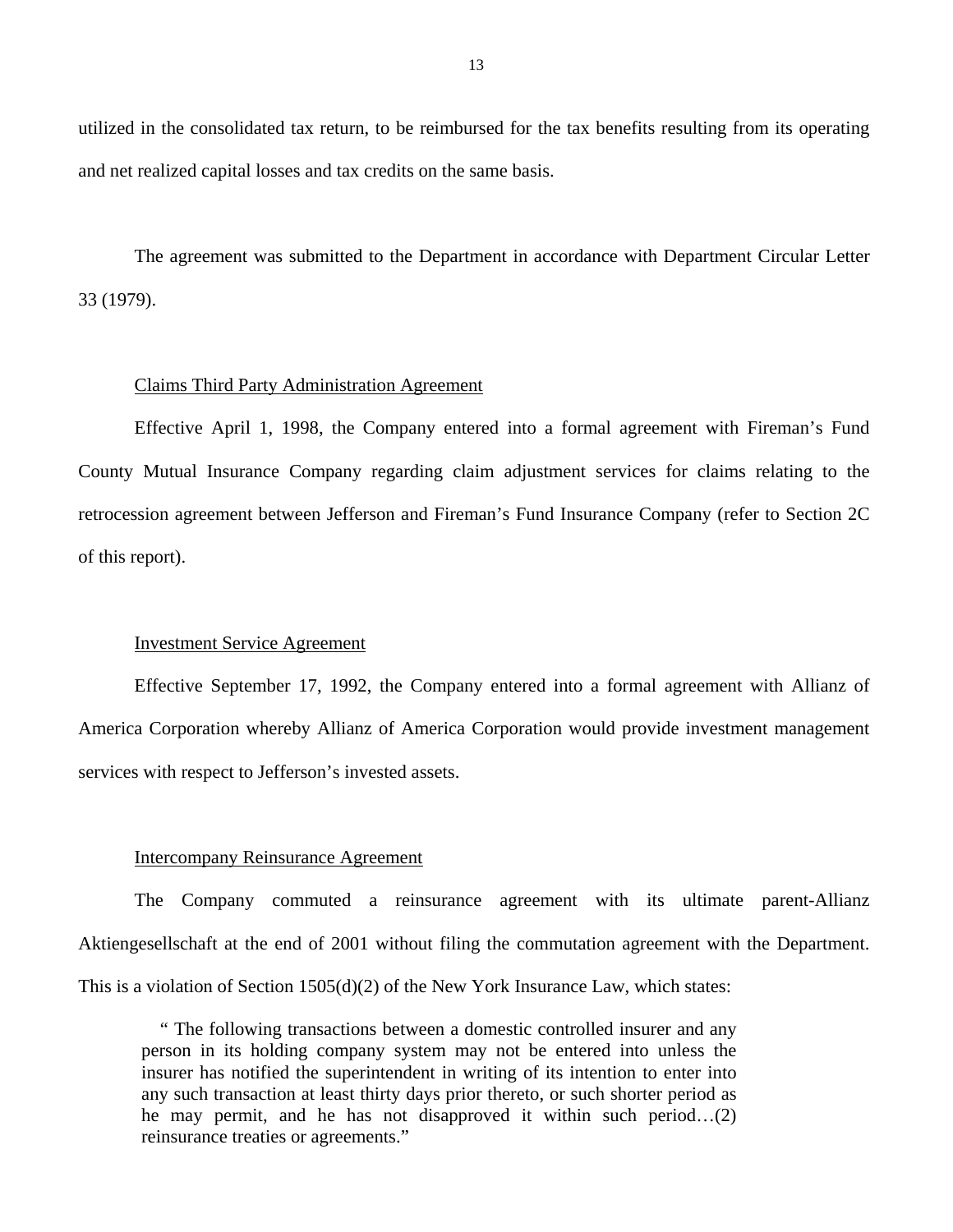<span id="page-15-0"></span>It is recommended that the Company file all intercompany reinsurance agreements and commutations of those agreements in accordance with the provisions of Section 1505(d)(2) of the New York Insurance Law.

The following is an abbreviated organizational chart of the holding company system:



# E. Significant Operating Ratios

The following ratios have been computed as of December 31, 2002, based upon the results of this examination:

| Net premiums written during 2002 to surplus as regards policyholders                      | .29 to 1 |
|-------------------------------------------------------------------------------------------|----------|
| Liabilities to liquid assets (cash and invested assets less<br>investments in affiliates) | 101.7%   |
| Premiums in course of collection to surplus<br>as regards policyholders                   | 0%       |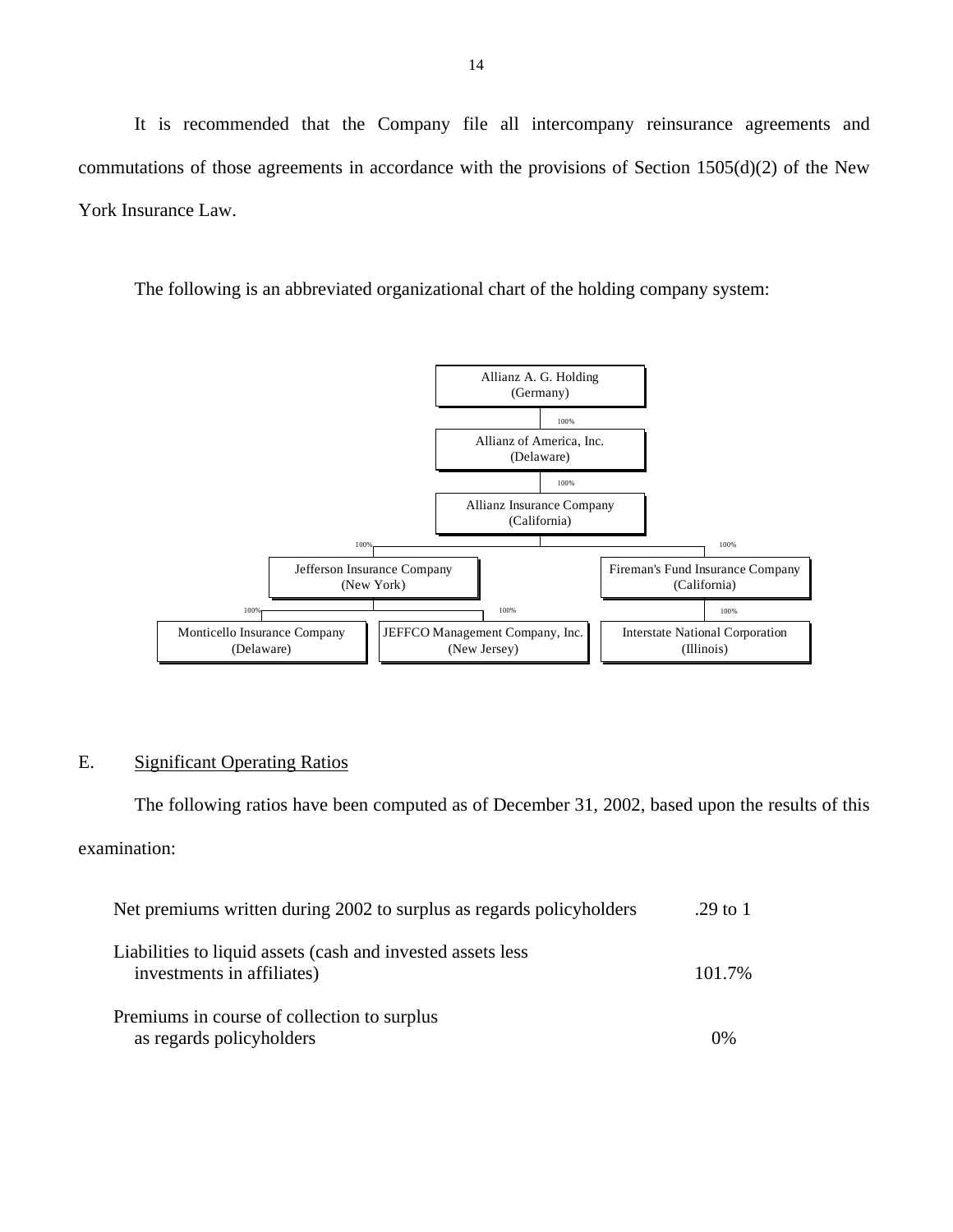All of the above ratios fall within the benchmark ranges set forth in the Insurance Regulatory Information System of the National Association of Insurance Commissioners.

The underwriting ratios presented below are on an earned/incurred basis and encompass the fouryear period covered by this examination:

|                                                                                                               | Amounts                                        | Ratios                  |
|---------------------------------------------------------------------------------------------------------------|------------------------------------------------|-------------------------|
| Losses and loss adjustment expenses incurred<br>Other underwriting expenses incurred<br>Net underwriting loss | \$273,872,737<br>107,230,982<br>(70, 263, 870) | 88.1%<br>34.5<br>(22.6) |
| Premiums earned                                                                                               | \$310,839,849                                  | 100.00%                 |

#### F. Abandoned Property Law

Section 1316 of the New York Abandoned Property Law requires that:

"…any amount payable to a resident of this state on or because of a policy of insurance (other than life insurance) which is held by a domestic or foreign insurer authorized to do business in this state, shall be deemed abandoned property if unclaimed for three years by the person entitled thereto…"

The section further requires the filing of a report on such abandoned property by April 1 of each year.

Examination review indicated that the Company failed to file abandoned property reports during the four years covered by this examination. It is recommended that, in the future, the Company comply with the provisions of Section 1316 of the New York Abandoned Property Law and file the required reports. This recommendation was made in the two prior reports on examination and the Company has failed to comply.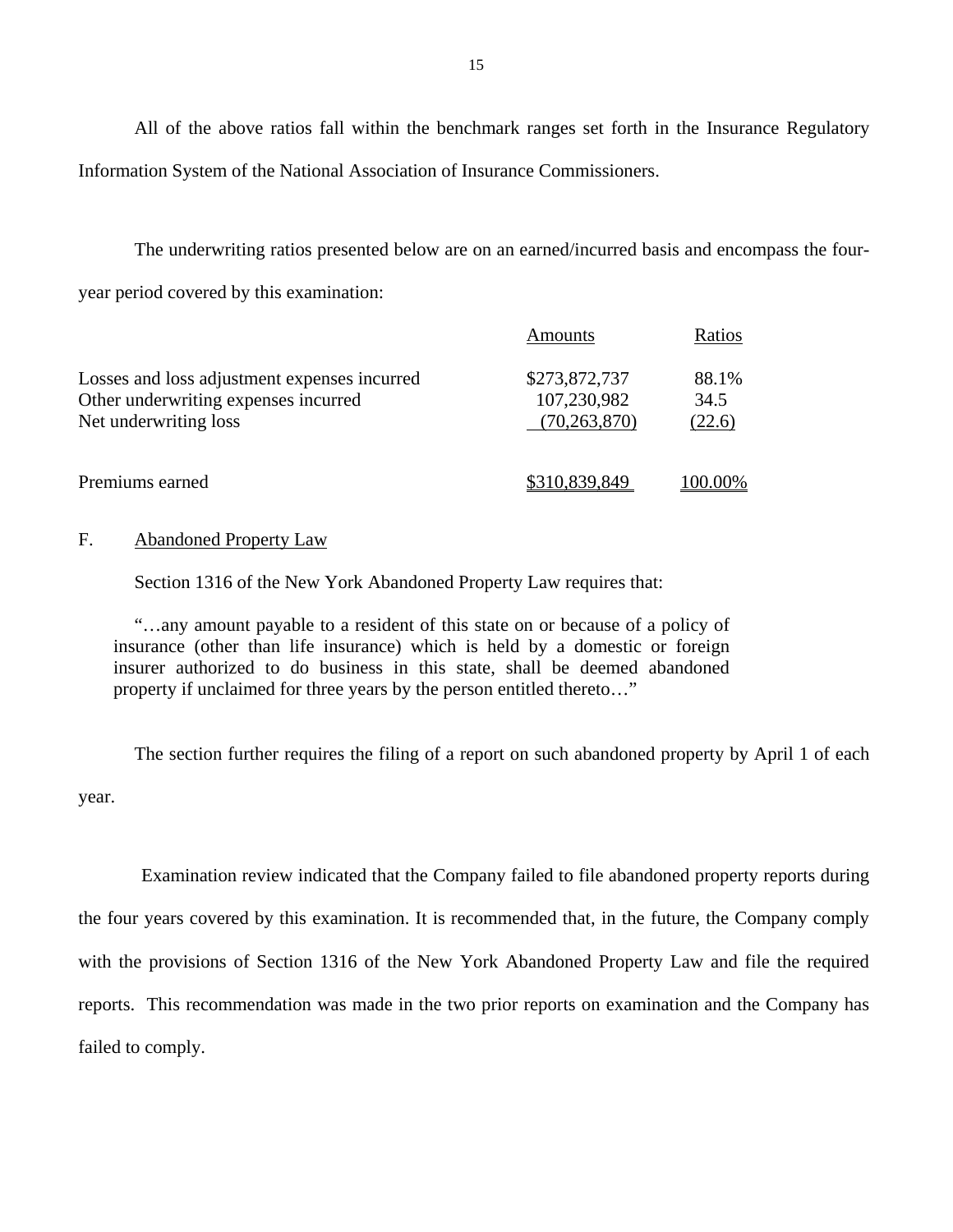A review of the Company's abandoned property procedures revealed that the Company does not have procedures in place for monitoring outstanding checks that may be escheatable. It is recommended that the Company develop formal procedures for monitoring outstanding checks that may be escheatable.

#### G. Accounts and Records

#### i. Cash

The Company has not completed adequate bank reconciliations for its various bank accounts. The bank reconciliations reviewed contained an extremely large volume of old reconciling items, including, but not limited to, deposits recorded on bank statements not booked on the ledger, deposits booked on ledger that were never recorded on the bank statement, unrecorded outgoing and incoming wire transfers, and other unexplained reconciling items.

It is recommended that the Company perform and maintain proper bank reconciliations and complete them on a timely basis.

The reconciliations for open bank accounts contained over \$1,000,000 in outstanding checks originally written between 1989 and 2001. In addition, there are over \$263,000 in outstanding checks included in the Company's general ledger cash balance that were written on bank accounts that were closed during 2002.

It is recommended that the Company review its outstanding check listing on a regular basis and write-off all uncashed checks.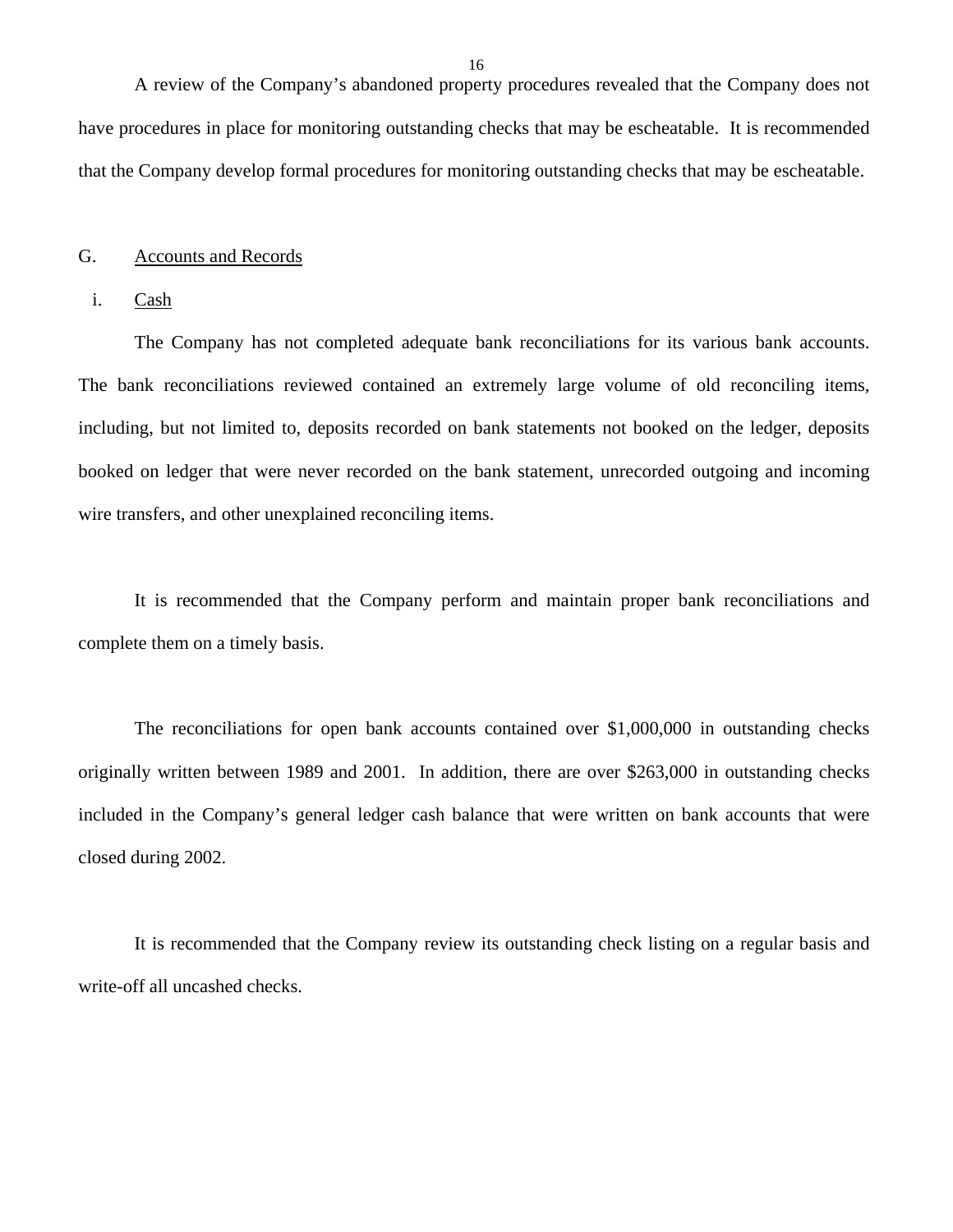Six of the Company's bank statements failed to include the Company's name on the face of the bank statement. The corporate name identified on the bank statement was Interstate National Corporation, an affiliate of the Company that was servicing the Company's business through an intercompany service agreement. The confirmations on these accounts received from the banking institution did identify the account as belonging to the Company.

It is recommended that the Company take the steps necessary to have its name included on all bank accounts.

#### ii. Reporting of Premiums Written on the Annual Statement

The Jefferson Group failed to record a substantial amount of its premiums writings in the appropriate accounting periods. A review of the Jefferson Group's policy level detail data revealed the following:

• In 2002, the Company reported \$15,313,703 in direct business writings. A review of Jefferson's supporting data indicated that \$3,619,480, or 24% of these premiums represented policies with effective dates prior to January 1, 2002. The \$3,619,480 in late recorded premiums is comprised of \$2,680,668 in premiums representing policies with effective dates in 2001, and \$938,812 in premiums representing policies with effective dates in 2000 and prior years.

• In 2002, the Company reported \$2,048,568 in assumed premiums. \$1,625,045 of this amount was assumed from Monticello Insurance Company. A review of Monticello's policy level detail data indicated that \$1,611,031, or over 99% of these premiums represented policies with effective dates prior to January 1, 2002. The \$1,611,032 in late recorded premiums is comprised of \$725,054 in premiums representing policies with effective dates in 2001, and \$885,977 in premiums representing policies with effective dates in 2000 and prior years.

The failure to report premiums in the correct periods distorts the calculation of the unearned premium reserve and the earned premium calculation. It also results in a distorted Schedule P.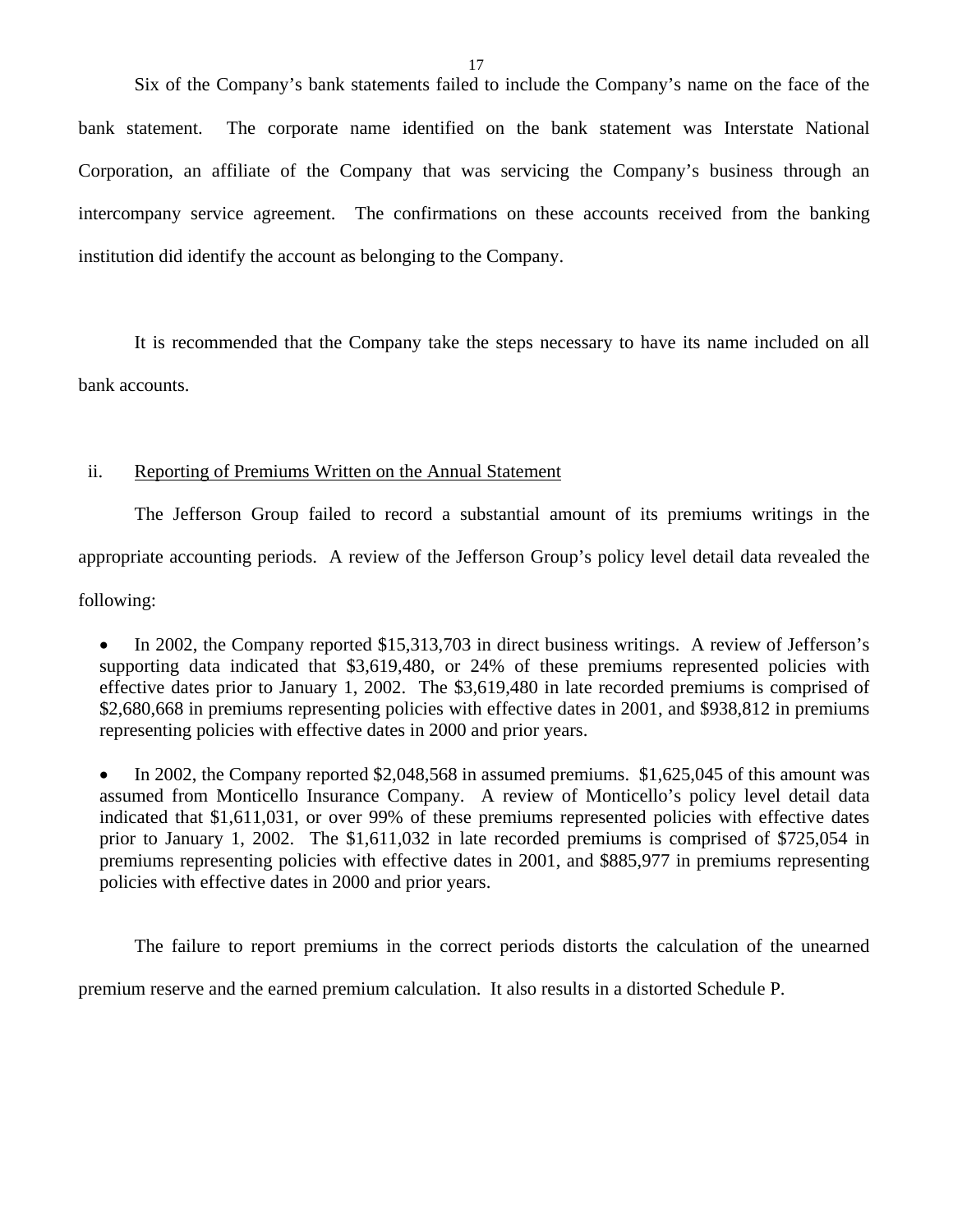SSAP No. 53 states in part:

"Written premiums for all other contracts shall be recorded on the effective date of the contract. Upon recording written premium, a liability, the unearned premium reserve, shall be established to reflect the amount of premium for the portion of the insurance coverage that has not yet expired."

It is recommended that the Company comply with SSAP No. 53 and record premiums in

the year corresponding with the effective dates of the policies.

#### iii. Location of Company's Records

Section 325(b) of the New York Insurance Law states in part:

"A domestic insurer and a licensed United States branch of an alien insurer entered through this state may keep and maintain its books of account without this state if, in accordance with a plan adopted by its board of directors and approved by the superintendent, it maintains in this state suitable records in lieu thereof…"

The Company moved its administrative operations to Chicago, Illinois in 2001 without filing a Section 325(b) plan with the superintendent. In the latter part of 2002, the Company moved its administrative operations to Novato, California without obtaining the approval required by Section 325(b) of the New York Insurance Law.

It is recommended that the Company file a plan in accordance with Section 325(b) of the New

York Insurance Law to move its administrative operations to Novato, California.

#### iv. Failure to File Timely Certified Public Accountants ("CPA") Reports

Section 307(b)(1) of the New York Insurance Law, in relevant part, states the following:

"Every licensed insurer…shall be required to file within five months of the end of such calendar year, an annual financial statement…together with an opinion thereon of an independent certified public accountant on the financial statement of such insurer…"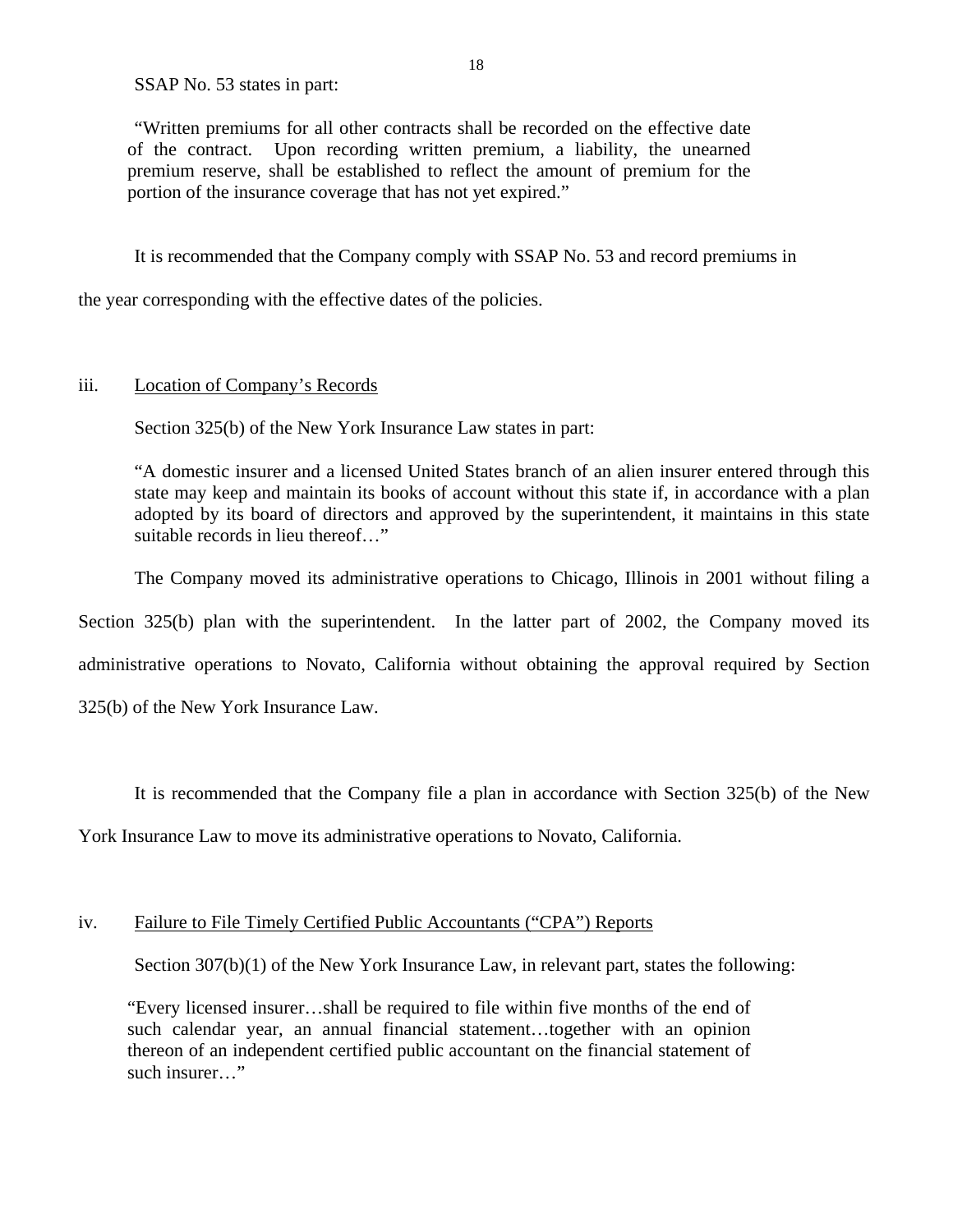19

Jefferson failed to submit timely audited statements for the years 2001 and 2002.

It is recommended that the Company comply with Section 307(b) of the New York Insurance Law and file timely audited financial statements with the Department.

#### v. Annual Statement Preparation Issues

There were a significant number of items reported in the annual statement for which the Company

could not provide adequate supporting documentation. These include the following items:

- In its December 31, 2002 filed annual statement, the Company reported a liability for "Ceded reinsurance premiums payable" in the amount of \$1,559,620. The Company could not identify the reinsurance contracts under which this amount was payable. There were no subsequent payments of premiums to reinsurers in 2003.
- In its December 31, 2002 filed annual statement, the Company reported a liability for "Other expenses" in the amount of \$4,088,638. The Company could only provide supporting documentation for \$448,000 of this amount.
- In its December 31, 2002 filed annual statement the Company reported a liability for "Commissions payable" in the amount of \$1,600,000 for which it could not provide adequate support schedules in the form of commission statements or any similar documentation. The number provided was basically a company estimate.
- There was a significant increase in cumulative number of claims closed with loss payments and the cumulative number of claims reported at year-end for the liability-occurrence line, the commercial auto/truck liability line, and the homeowners' line in 2001, as reported in Schedule P of the 2001 annual statement. The Company could not provide any explanation or support for the marked increase in claim counts.
- The Company failed to report a commutation of a reinsurance agreement with its ultimate parent, Allianz Aktiengesellschaft, in the correct accident years in Schedule P. The Company incorrectly included amounts commuted in the prior accident year column of Schedule P.
- The Company improperly recorded year-end 2001 journal entries prepared by its auditing firm in the 2002 general ledger. These entries distorted cash, paid losses, and ceded case reserves in the filed 2002 annual statement. The entries impacting paid losses and ceded case reserves were adjusted in the first quarterly statement filed by the Company for 2003.
- The Company reported a miscellaneous expense of  $\$(2,471,112)$  for which it could not provide adequate documentation.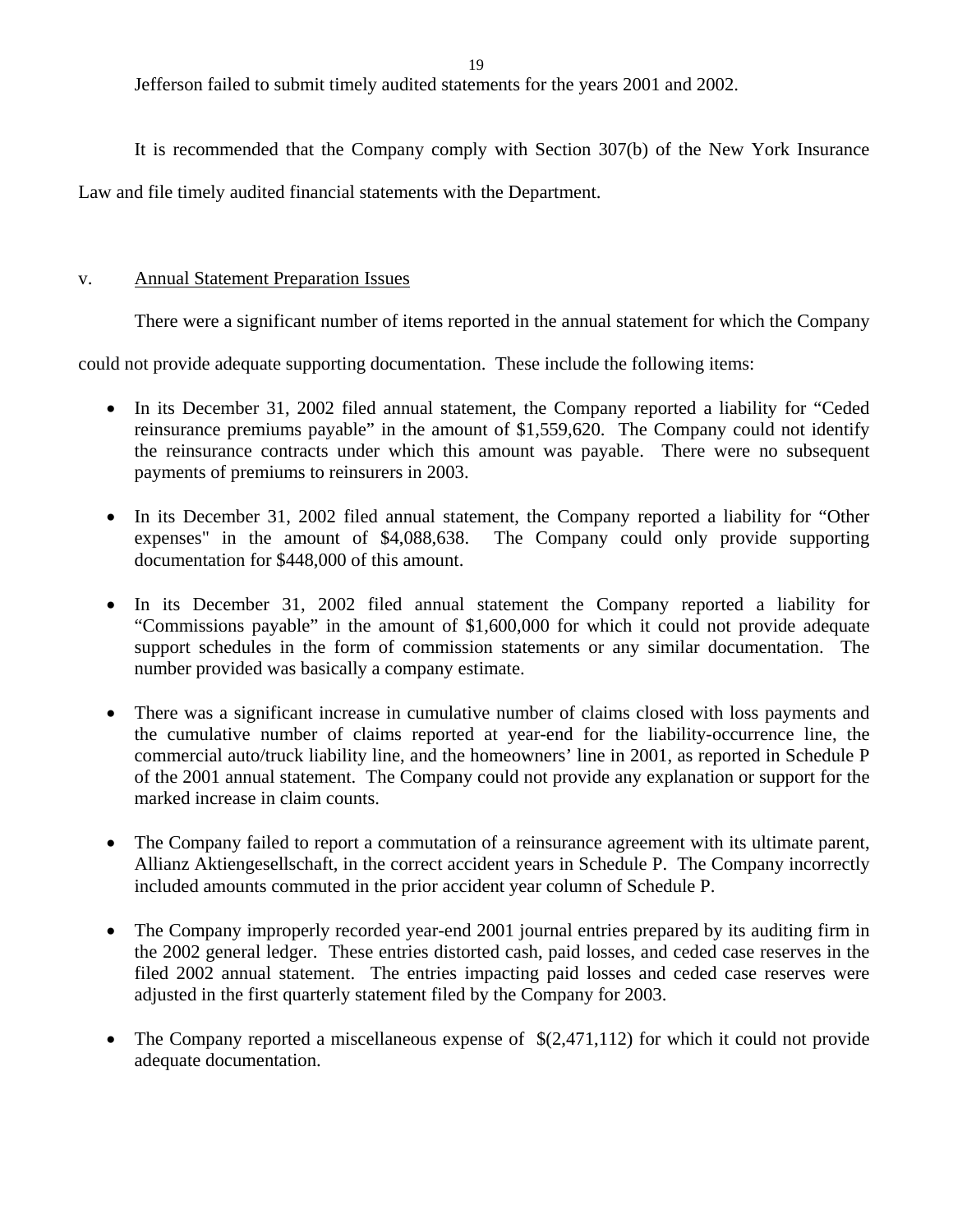There was no examination change reflected for unsupported liabilities referred to above. While it appears that these liabilities are overstated, the Company's records could not support an alternate figure.

It is recommended that the Company comply with the annual statement instructions, exercise due diligence in its annual statement preparation, and maintain appropriate supporting documentation for all items in the filed annual statement.

#### vi. Missing and Incomplete Underwriting and Claim Files

A review of claim files was conducted for 2002 for the Jefferson Group. The Company was able to provide 134 of the 143 claims sampled of which 127 reconciled to the Company's claims run. It should be noted that the sample included 70 open claim files and the Company was not able to provide 7 of these files.

A review of underwriting files was conducted for 2001 and 2002 for the Jefferson Group. A cursory review was conducted for 2001 with an examination sample of 105 files. The Company was only able to provide 98 of the 105 files sampled for 2001 and only 78 of the 98 files contained complete information. (i.e. missing policy and/or declaration page).

A more detailed review was conducted of the 2002 underwriting files to reconcile direct premiums written, which are reported in the Underwriting and Investment Exhibit-part 1B. The Company was able to provide 103 of 105 files sampled. However, the examiner was only able to reconcile premium data for 64 of the files received.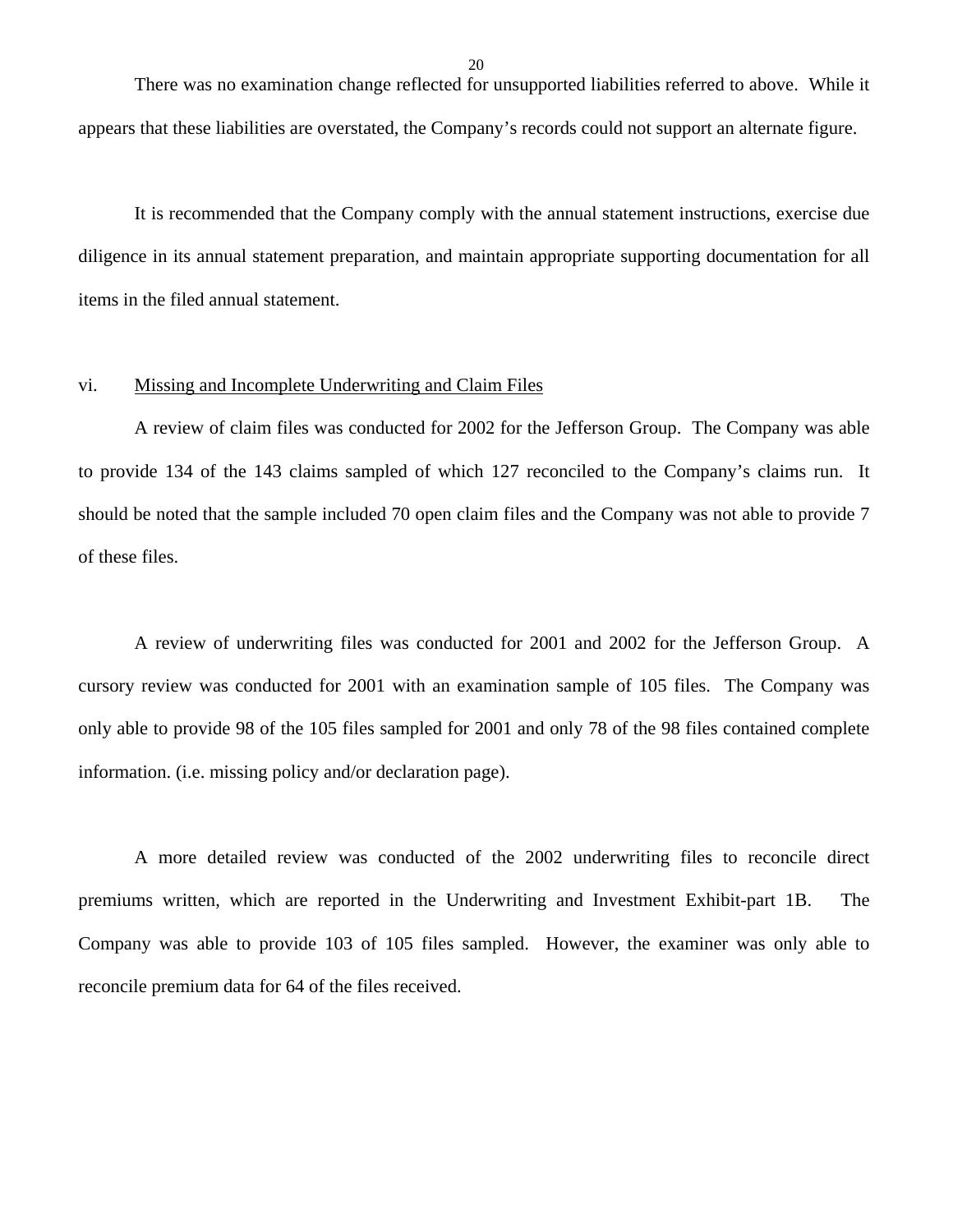The inability of the Company to provide all files requested and the fact that many of these files

did not include information needed for the conduct of the examination is a violation of Section 243.2(b)

of Department Regulation 152, which states in part:

" Except as otherwise required by law or regulation, an insurer shall maintain:

(1) A policy record for each insurance contract or policy for six calendar years after the date the policy is no longer in force or until after the filing of the report on examination in which the record was subject to review, whichever is longer…

(4) A claim file for six calendar years after all elements of the claim are resolved and the file is closed or until after the filing of the report on examination in which the claim file was subject to review, whichever is longer. A claim file shall show clearly the inception, handling and disposition of the claim…"

It is recommended that the Company maintain its underwriting and claim files in accordance with

Department Regulation 152.

#### vii. Custodian Agreement

Management answered affirmatively to the following General Interrogatory:

"Excluding items in Schedule E, real estate, mortgage loans and investments held physically in the reporting entity's offices, vaults or safety deposit boxes, were all stocks, bonds and other securities, owned throughout the current year held pursuant to a custodial agreement with a qualified bank or trust company in accordance with Part 1-General, Section IV.H-Custodial or Safekeeping Agreements of the NAIC Financial Condition Examiners Handbook."

However, examination review indicated that the Company's custodial agreement did not contain all of the protective covenants set forth in Section IV.H of the NAIC Financial Condition Examiners Handbook. It is recommended that the Company amend its custodial agreement to incorporate all of the provisions set forth in the Examiners Handbook.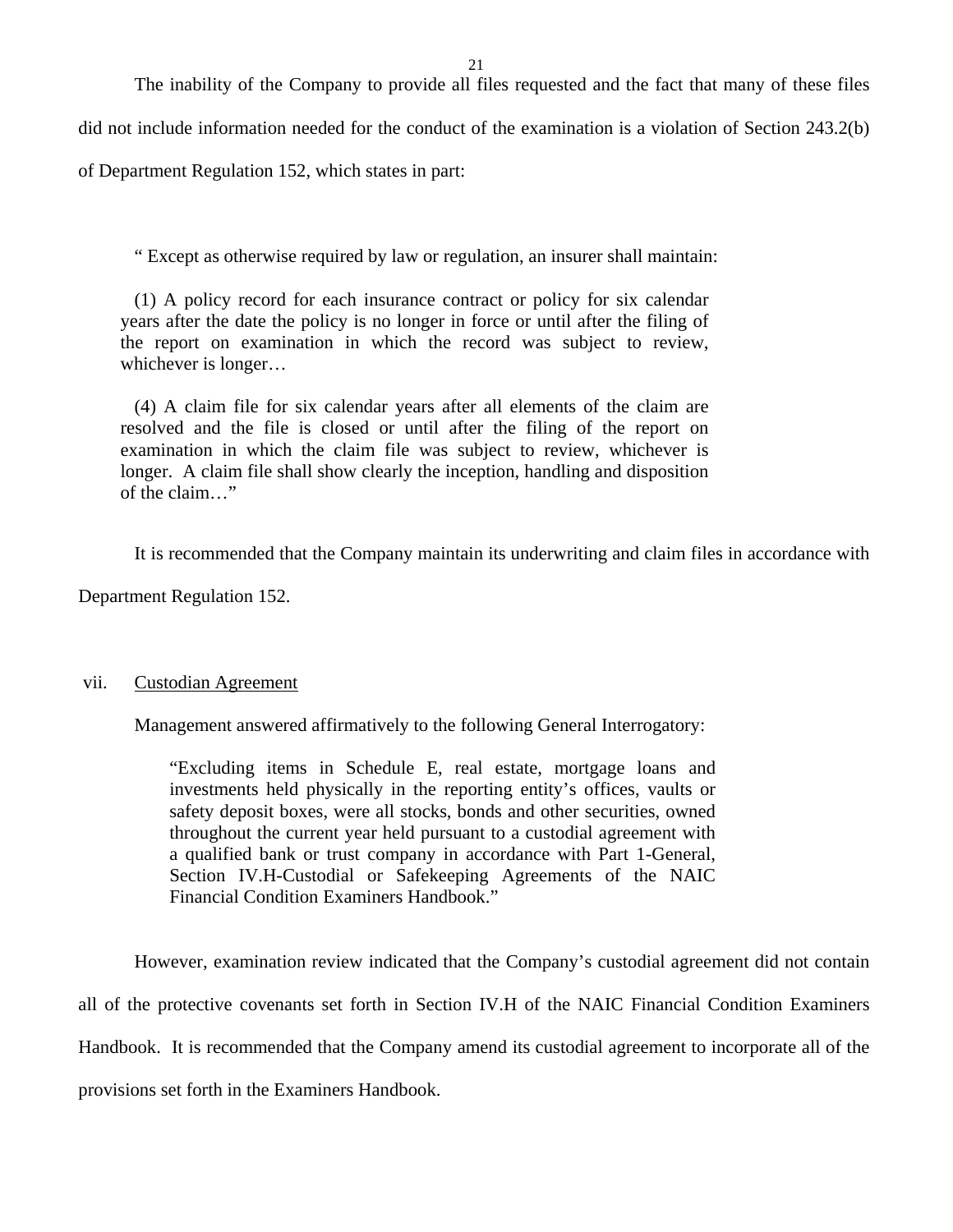#### viii. Internal Controls

The management of the Company has failed to establish an appropriate internal control environment. The lack of effective internal controls has resulted in the following:

- The failure to maintain adequate accounting records, including reconciliations and adequate support documentation, as this report documents particularly in its comments regarding cash, premiums receivable, lack of documentation for expenses, and the inability to support various balance sheet items reported in the filed annual statements. Jefferson's CPA firm noted the lack of accounting records and issued a disclaimer opinion on the Company's balance sheet for 2002.
- The potential loss of Company assets especially in premiums receivable and reinsurance recoverables on loss and loss adjustment expenses.
- The Company failed to send out billings for reinsurance recoverables for over two years. This resulted in a situation where records were lost and potential recoverables from the Company's reinsurers may not be collectible.
- The Company's failure to maintain proper documentation has led to the write-off of its premium receivables. Additionally, the Company has experienced problems in recording its premium writings in the appropriate accounting period. This was attributed to internal processing problems and the failure to receive information from managing general agents in a timely fashion. This lack of policy level detail records combined with the problems with outside agents resulted in the failure of the Company to provide a reconciliation of premiums receivable. The entire receivable figure has been non-admitted per this examination (See item 5, "Agents' balances or Uncollected Premiums")
- The Company has a potential exposure for policies in force that the Company is not aware of due to lack of sufficient internal controls with reference to the processing and reporting issues with managing general agents discussed above.
- The payment of material expenses to the Company's affiliates for which the Company has inadequate supporting documentation.

It is recommended that the Company identify and rate all of its risk areas and put in place the

appropriate level of internal controls.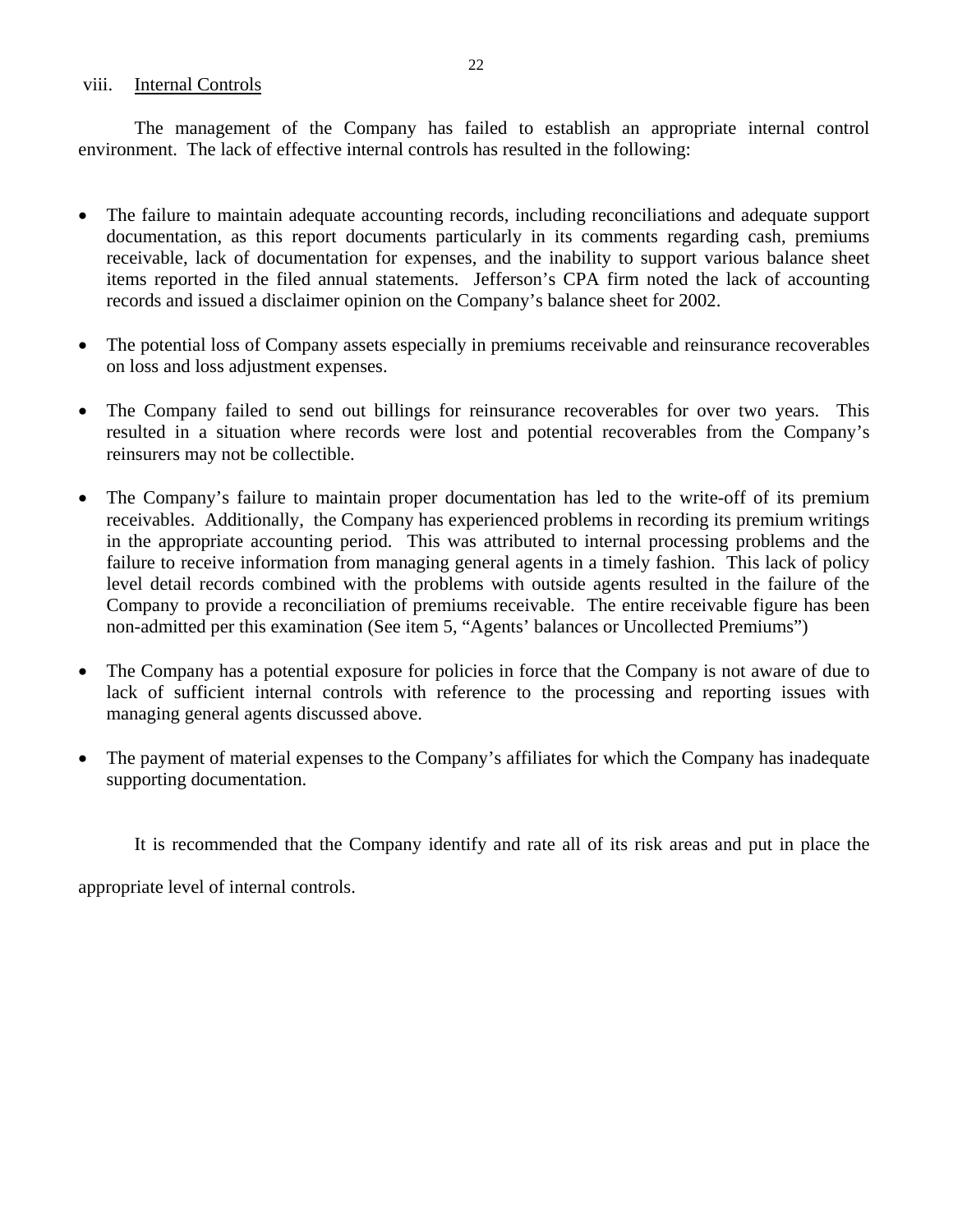# **3. FINANCIAL STATEMENTS**

# A. Balance Sheet

The following shows the assets, liabilities and surplus as regards policyholders as determined by this examination at December 31, 2002:

|                                                               | Examination   |                   |               | Company       |               |
|---------------------------------------------------------------|---------------|-------------------|---------------|---------------|---------------|
|                                                               |               |                   |               |               | Surplus       |
|                                                               |               | <b>Assets Not</b> | Admitted      | Admitted      | Increase      |
| <b>Assets</b>                                                 | Assets        | Admitted          | <b>Assets</b> | <b>Assets</b> | (Decrease)    |
| <b>Bonds</b>                                                  | \$159,888,433 |                   | \$159,888,433 | \$159,888,433 |               |
| Preferred stocks                                              | 2,561         |                   | 2,561         | 2,561         |               |
| Common stocks                                                 | 38,204,950    | \$3,129,136       | 35,075,814    | 38,204,950    | \$(3,129,136) |
| Cash and short-term investments                               | (6,524,501)   |                   | (6,524,501)   | (6,524,501)   |               |
| Other invested assets                                         | 3,671,022     |                   | 3,671,022     | 3,671,022     |               |
| Receivable for securities                                     | 2,501         |                   | 2,501         | 2,501         |               |
| Premiums, agents' balances or                                 |               |                   |               |               |               |
| uncollected premiums                                          | 4,292,215     | 4,292,215         |               | 816,547       | (816, 547)    |
| Funds held by or deposited with                               |               |                   |               |               |               |
| reinsured companies                                           | 316,839       |                   | 316,839       | 316,839       |               |
| Reinsurance recoverable on losses                             |               |                   |               |               |               |
| and loss adjustment expenses                                  | 14, 165, 715  | 203,740           | 13,961,975    | 14, 165, 715  | (203,740)     |
| Guaranty funds receivable or on                               |               |                   |               |               |               |
| deposit                                                       | 200           |                   | 200           | 200           |               |
| Electronic data processing                                    |               |                   |               |               |               |
| equipment and software                                        | 480,417       | 328,938           | 151,479       | 151,479       |               |
| Interest, dividends and real estate<br>income due and accrued |               |                   |               |               |               |
|                                                               | 2,261,152     |                   | 2,261,152     | 2,261,152     |               |
| Receivable from parent,<br>subsidiaries and affiliates        |               |                   |               |               |               |
|                                                               | 360,409       |                   | 360,409       | 360,409       |               |
| Other assets non-admitted                                     | 204,410       | 204,410           |               |               |               |
| Aggregate write-ins for other than                            |               |                   |               |               |               |
| invested assets                                               | 56,320        | 56,320            |               |               |               |
| Total assets                                                  | \$217,382,643 | \$8,214,759       | \$209,167,884 | \$213,317,307 | \$(4,149,423) |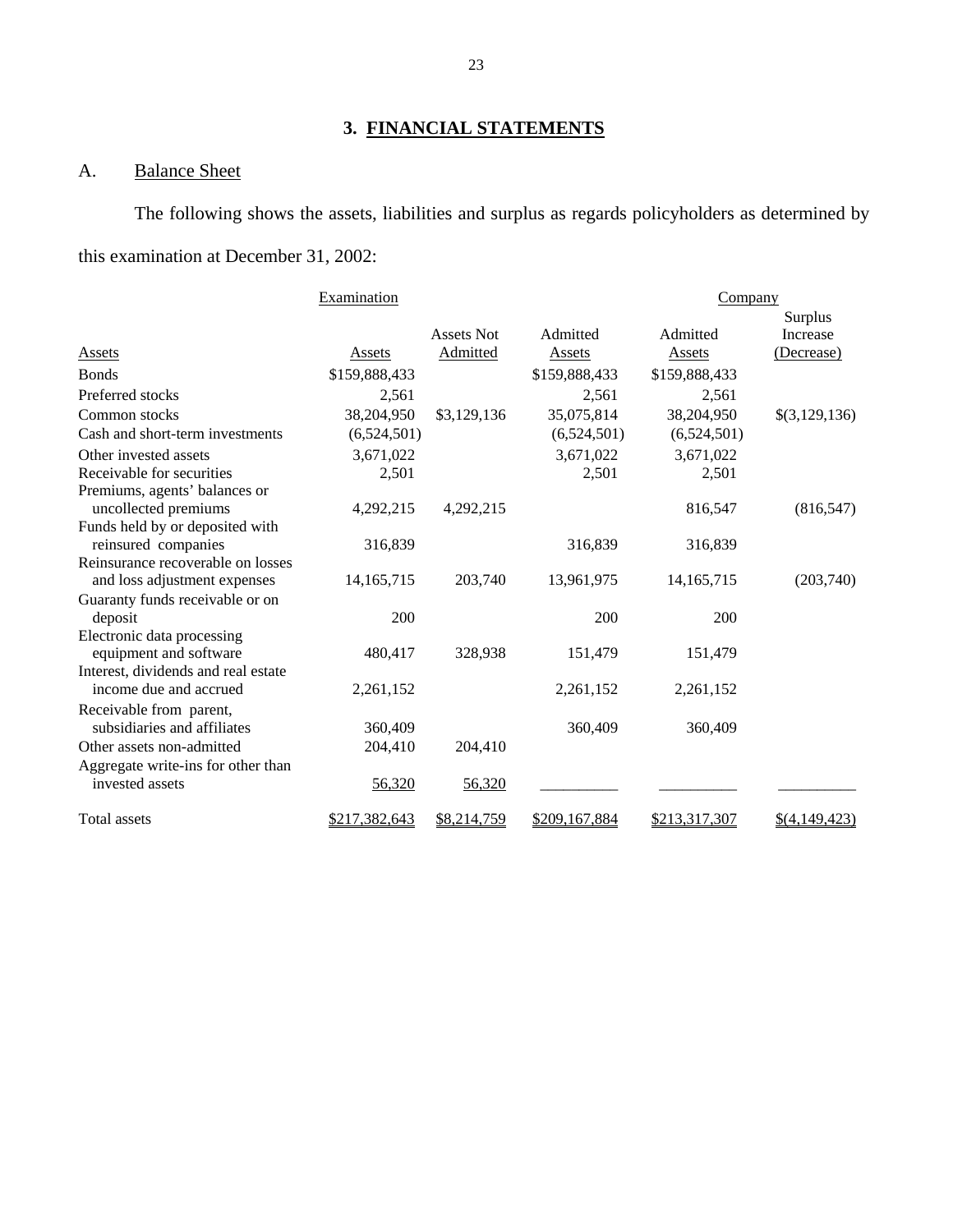| Liabilities, Surplus and Other Funds  |               |               | Surplus<br>Increase |
|---------------------------------------|---------------|---------------|---------------------|
| Liabilities                           | Examination   | Company       | (Decrease)          |
| Losses and loss adjustment expenses   | \$124,897,783 | \$113,197,783 | \$(11,700,000)      |
| Reinsurance payable                   | 3,086,563     | 3,086,563     |                     |
| Commissions payable,                  |               |               |                     |
| contingent commissions                | 1,600,000     | 1,600,000     |                     |
| Other expenses                        | 4,088,638     | 4,088,638     |                     |
| Taxes, licenses and fees              | 600,053       | 600,053       |                     |
| Unearned premium                      | 3,030,298     | 3,030,298     |                     |
| Ceded reinsurance premiums payable    | 1,559,620     | 1,559,620     |                     |
| Funds held by company under           |               |               |                     |
| reinsurance treaties                  | 24,345        | 24,345        |                     |
| Provision for reinsurance             | 8,121,380     | 3,681,340     | \$(4,440,040)       |
| Funds borrowed dollar rolls           | 8,837,844     | 8,837,844     |                     |
| Pension minimum liability             | 2,202,408     | 2,202,408     |                     |
| Other liabilities                     | 263,861       | 263,861       |                     |
| <b>Total liabilities</b>              | \$158,312,793 | \$142,172,753 | \$(16, 140, 040)    |
| <b>Surplus and Other Funds</b>        |               |               |                     |
| Common capital stock                  | \$10,453,700  | \$10,453,700  |                     |
| Gross paid in and contributed surplus | 40,979,284    | 40,979,284    |                     |
| Unassigned funds                      | (577, 893)    | 19,711,570    | \$ (20, 289, 463)   |
| Surplus as regards policyholders      | \$50,855,091  | \$71,144,554  | \$ (20, 289, 463)   |
| Total liabilities and surplus         | \$209,167,884 | \$213,317,307 |                     |

NOTE: The Internal Revenue Service has performed audits of, and is currently auditing, the Company's consolidated federal income tax returns through tax year 2002. The examiner is unaware of any potential exposure of the Company to any further tax assessment and no liability has been established herein relative to such contingency.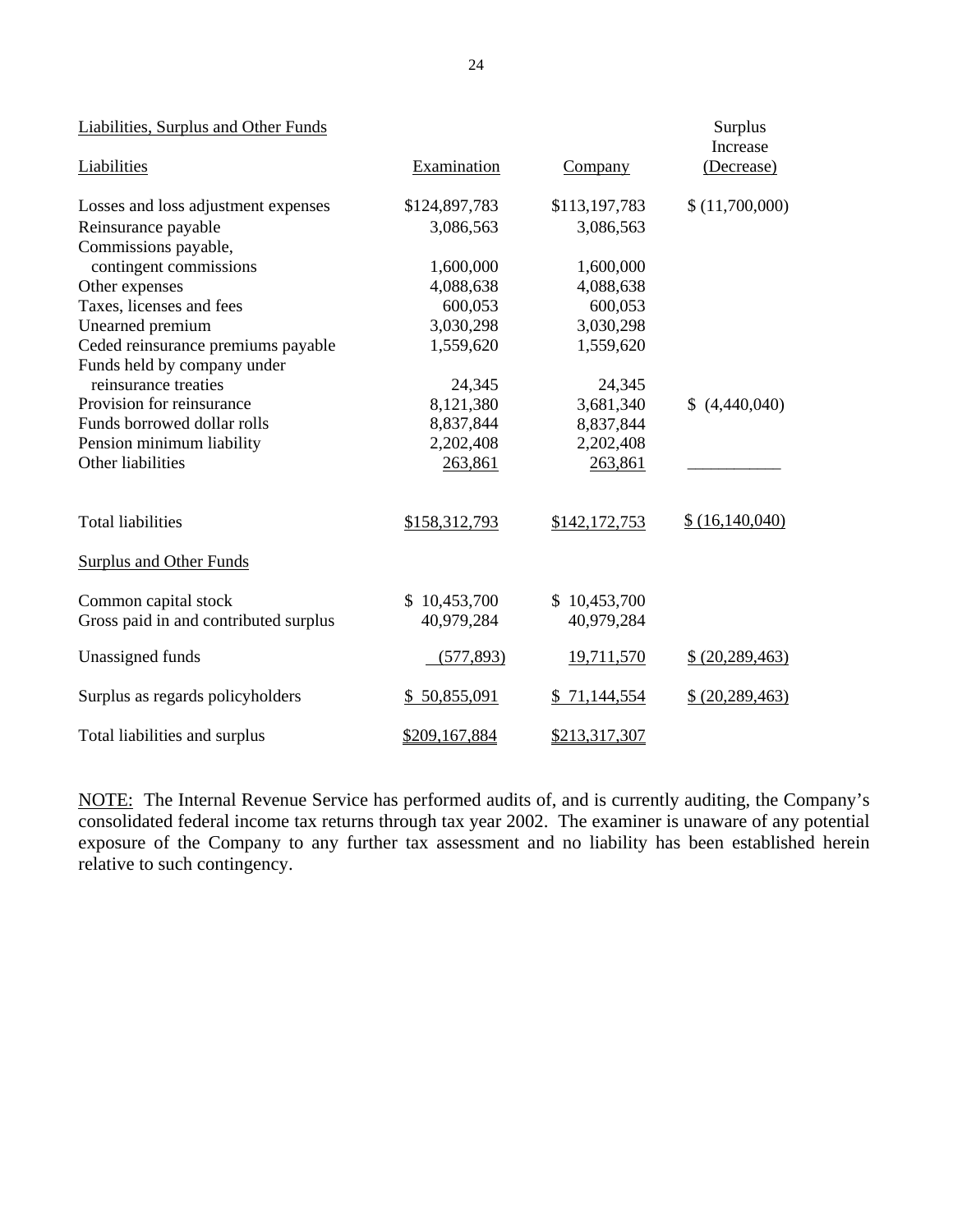# B. Underwriting and Investment Exhibit

Surplus to policyholders decreased \$24,871,669 during the four-year examination period, detailed as follows:

# Statement of Income

| <b>Underwriting Income</b>                                                                                               |                                         |                                                 |
|--------------------------------------------------------------------------------------------------------------------------|-----------------------------------------|-------------------------------------------------|
| Premiums earned                                                                                                          |                                         | \$310,839,849                                   |
| Deductions:                                                                                                              |                                         |                                                 |
| Losses and loss adjustment expenses incurred<br>Other underwriting expenses incurred                                     | \$273,872,737<br>107,230,982            |                                                 |
| Total underwriting deductions                                                                                            |                                         | 381, 103, 719                                   |
| Net underwriting gain or (loss)                                                                                          |                                         | \$(70, 263, 870)                                |
| <b>Investment Income</b>                                                                                                 |                                         |                                                 |
| New investment income earned<br>Net realized capital gains                                                               | \$52,869,393<br>8,111,534               |                                                 |
| Net investment gain or (loss)                                                                                            |                                         | 60,980,927                                      |
| Other Income                                                                                                             |                                         |                                                 |
| Net gains on agents' balance charged off<br>Finance and service charges not included in premiums<br>Miscellaneous Income | \$(2,287,013)<br>278,214<br>(1,374,014) |                                                 |
| Total other income                                                                                                       |                                         | (3,382,813)                                     |
| Net income before federal income taxes<br>Federal income taxes incurred<br>Net income (loss)                             |                                         | \$(12,665,756)<br>(8,415,090)<br>\$ (4,250,666) |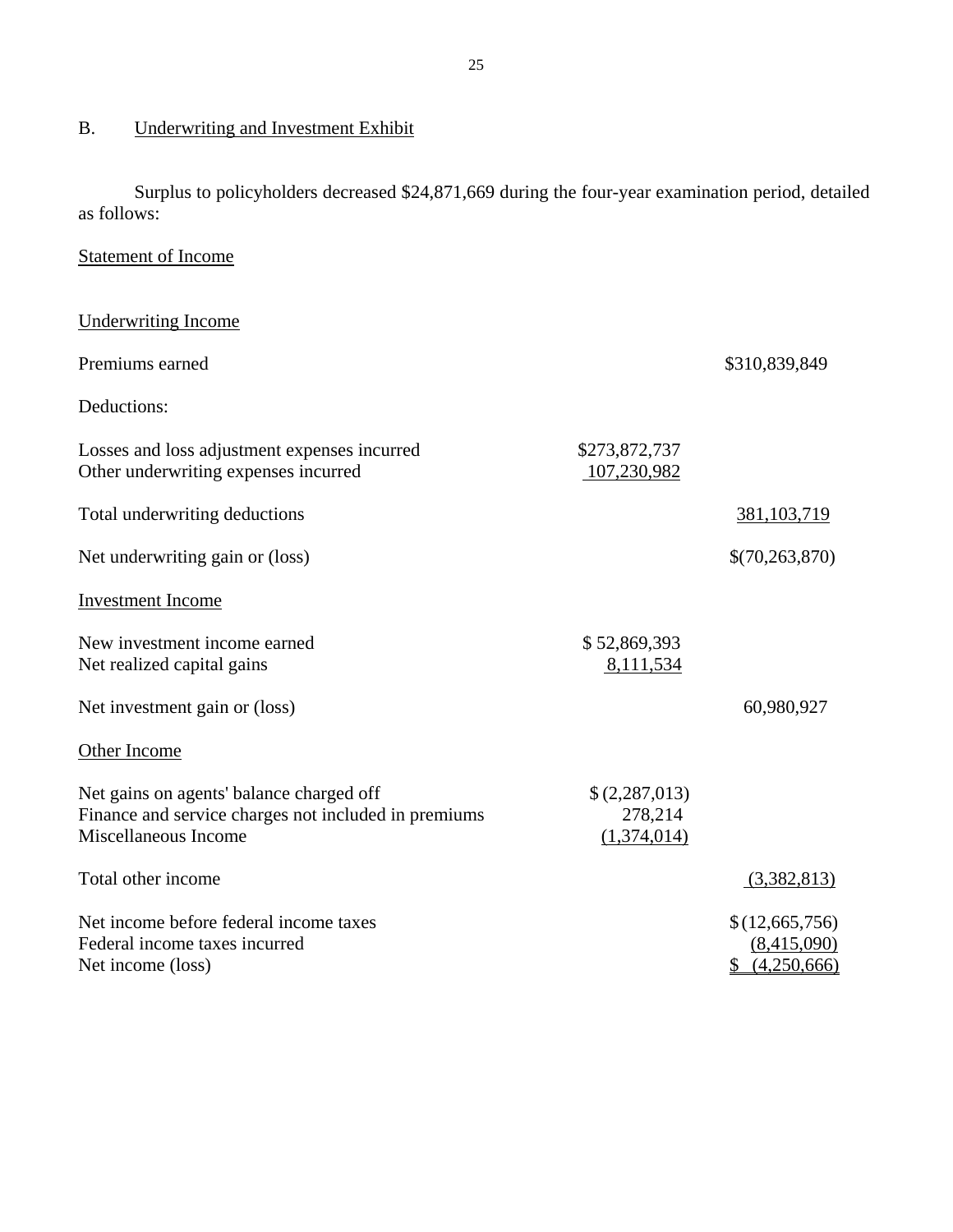#### <span id="page-27-0"></span>Capital and Surplus Account

Surplus as regard policyholders, December 31, 1998 per report on examination:  $$75,726,760$ 

|                                                                                  | Gains in<br><b>Surplus</b> | Losses in<br><b>Surplus</b> |              |
|----------------------------------------------------------------------------------|----------------------------|-----------------------------|--------------|
| Net income (loss)                                                                |                            | \$4,250,666                 |              |
| Net unrealized capital losses                                                    |                            | 18,866,260                  |              |
| Change in not admitted assets                                                    |                            | 1,903,479                   |              |
| Change in reinsurance provision                                                  |                            | 7,818,117                   |              |
| Paid in surplus adjustment                                                       | \$17,000,000               |                             |              |
| Dividends to stockholders                                                        |                            | 9,033,147                   |              |
| Total gains and losses                                                           | \$17,000,000               | \$41,871,669                |              |
| Net increase (decrease) surplus                                                  |                            |                             | (24,871,669) |
| Surplus as regards policyholders, December<br>31, 2002 per report on examination |                            |                             | \$50,855,091 |
|                                                                                  |                            |                             |              |

# **4. COMMON STOCKS**

The examination admitted asset of \$35,075,814 is \$3,129,136 less than the \$38,204,950 reported by the Company in its December 31, 2002 filed annual statement.

The examination decrease represents the change in value of the Company's investment in its subsidiary, Monticello Insurance Company. The change in value reflects the adjustments made to Monticello's loss liability and agents balances by the Delaware Insurance Department in its December 31, 2002 report on examination.

### **5. AGENTS' BALANCES OR UNCOLLECTED PREMIUMS**

The Company reported an admitted asset of \$816,547. Pursuant to the examination the entire balance was non-admitted.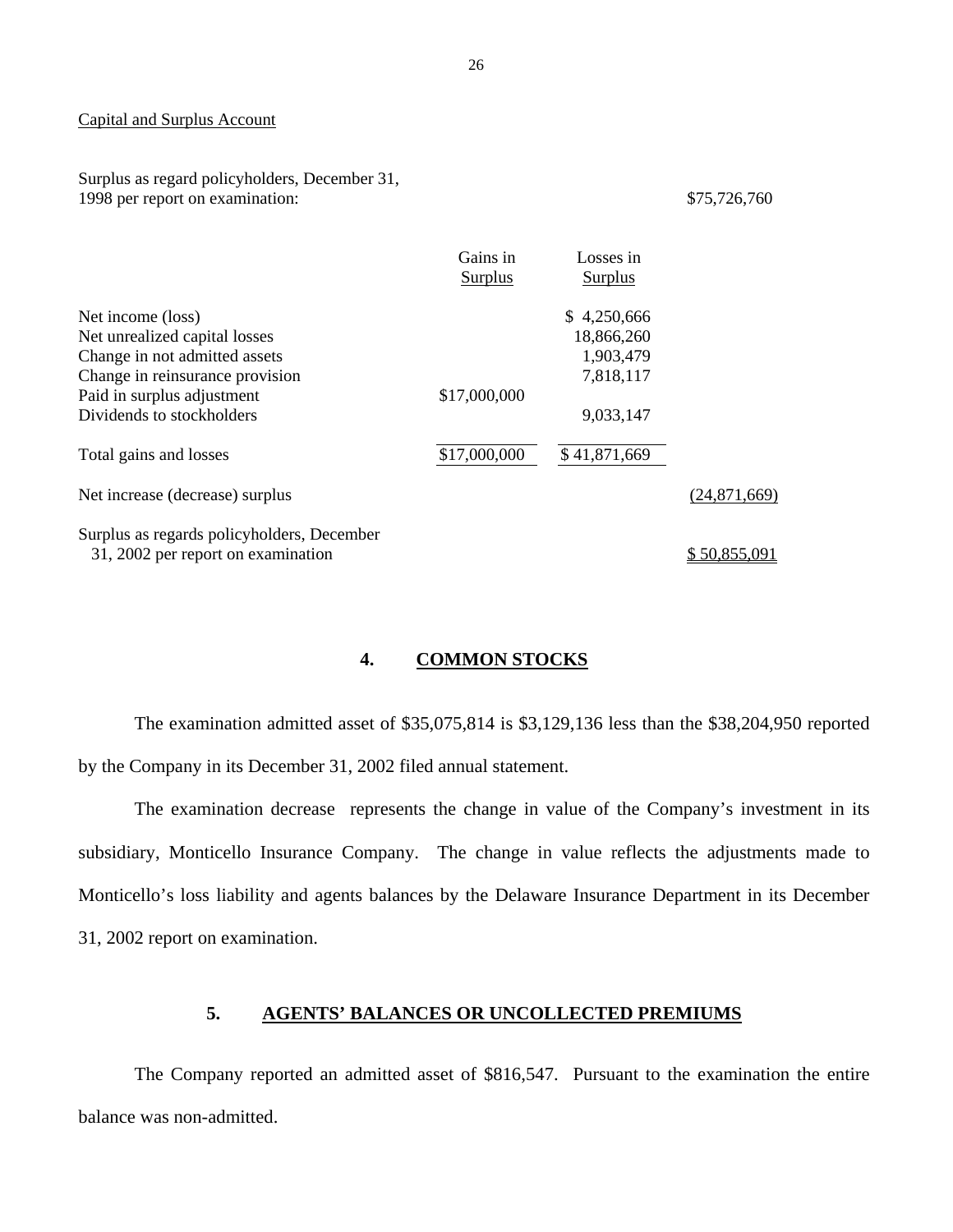<span id="page-28-0"></span>The Company could not provide any form of adequate documentation to support the admitted asset reported in its filed 2002 annual statement. The failure of the Company to disallow receivable balances that could not be supported is in violation of Section 1302(b) of the New York Insurance Law, which states in part:

"All non-admitted assets and all other assets of doubtful value or character included as ledger or non-ledger assets in any statement by an insurer to the superintendent…shall also be reported to the extent of the value disallowed , as deductions from the gross assets of such insurer…"

It is recommended that the Company comply with Section 1302(b) of the New York Insurance Law and non-admit assets of doubtful value.

#### **6. REINSURANCE RECOVERABLE ON LOSSES AND LOSS ADJUSTMENT EXPENSES**

The examination asset of \$13,961,975 is \$203,740 less than the \$14,165,715 reported by the Company in its December 31, 2002 filed annual statement. The examination decrease is due to a clerical error in reporting incorrect recoverable figures for two of its reinsurers, resulting in a net overstatement of \$203,740.

It is recommended that the Company exercise greater care in reporting reinsurance recoverable on paid losses In Schedule F.

#### **7. LOSSES AND LOSS ADJUSTMENT EXPENSES**

The examination liabilities for losses and loss adjustment expenses of \$124,897,783 are \$11,700,000 more than the \$113,197,783 reported by the Company in its December 31, 2002 filed annual statement, and were based on the results of an actuarial analysis performed by the Department's Actuarial Unit. The analysis was conducted in accordance with generally accepted actuarial principles and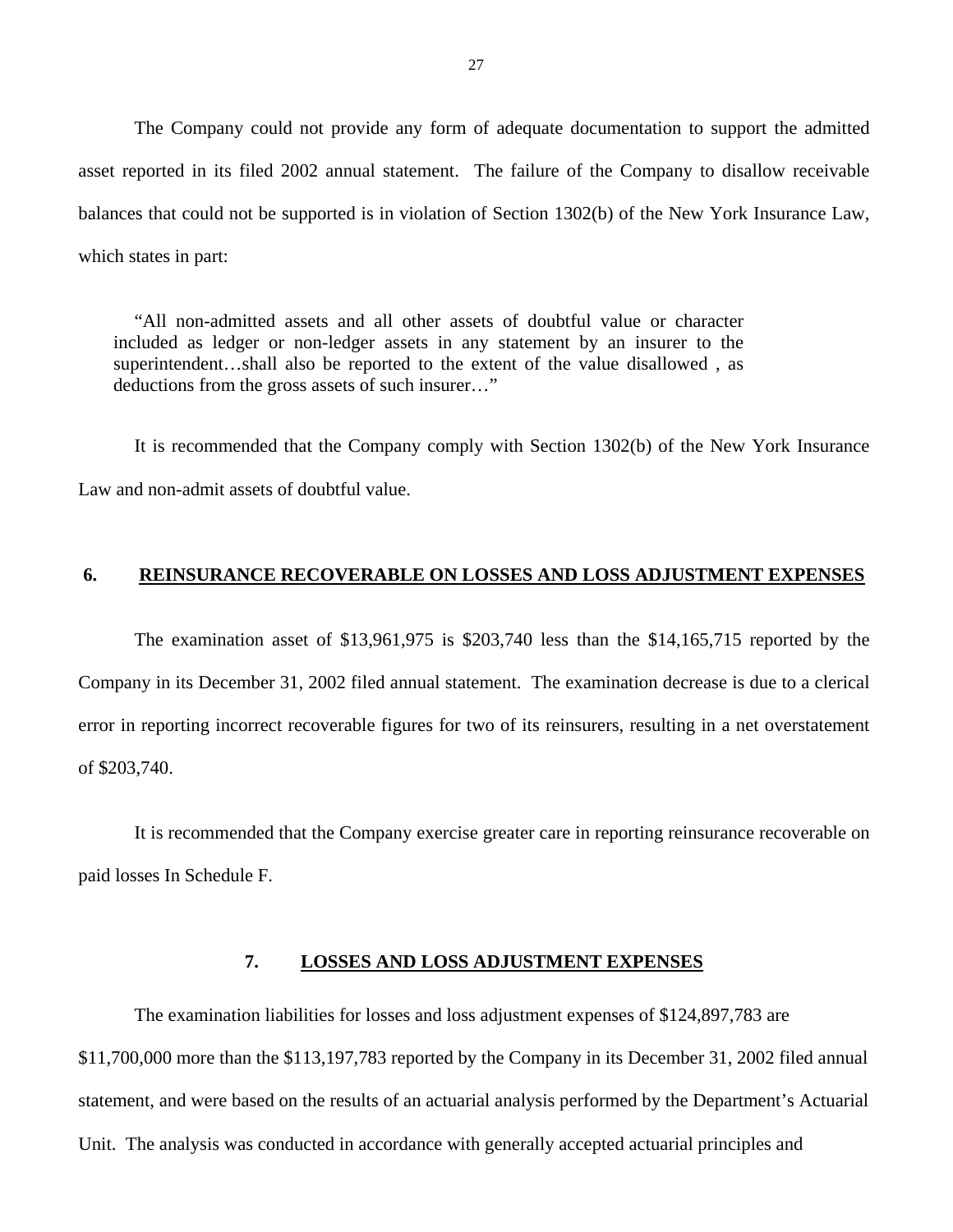<span id="page-29-0"></span>practices and was based on statistical information contained in the Company's internal records and in its filed annual statements.

Relative to the data reported by the Company in its filed annual statements, examination review indicated that there were inconsistencies in the Company's reporting of its asbestos and environmental loss and loss adjustment expense reserves. Specifically, it was noted that the Company erroneously included non-environmental loss information in its response to Note 29 of its "Notes to Financial Statements". It is recommended that the Company comply with the annual statement instructions when completing the "Notes to Financial Statements".

The examination increase to the reserves is primarily due to deficiencies in the Company's other liability line and in its pre-accident year 1994 liabilities, including asbestos and environmental reserves.

#### **8. PROVISION FOR REINSURANCE**

The examination liability of \$8,121,380 is \$4,440,040 more than the \$3,681,340 reported by the Company in its December 31, 2002 filed annual statement. This examination change is the result of the following:

- A revision of the aging calculation for reinsurance recoverables on paid losses, which resulted in an increase in the provision for overdue authorized reinsurance of \$4,308,440.
- A recalculation in the provision for unauthorized reinsurance resulting in an increase of \$131,600. The Company did not calculate a provision for the overdue recoverables from unauthorized reinsurers.

28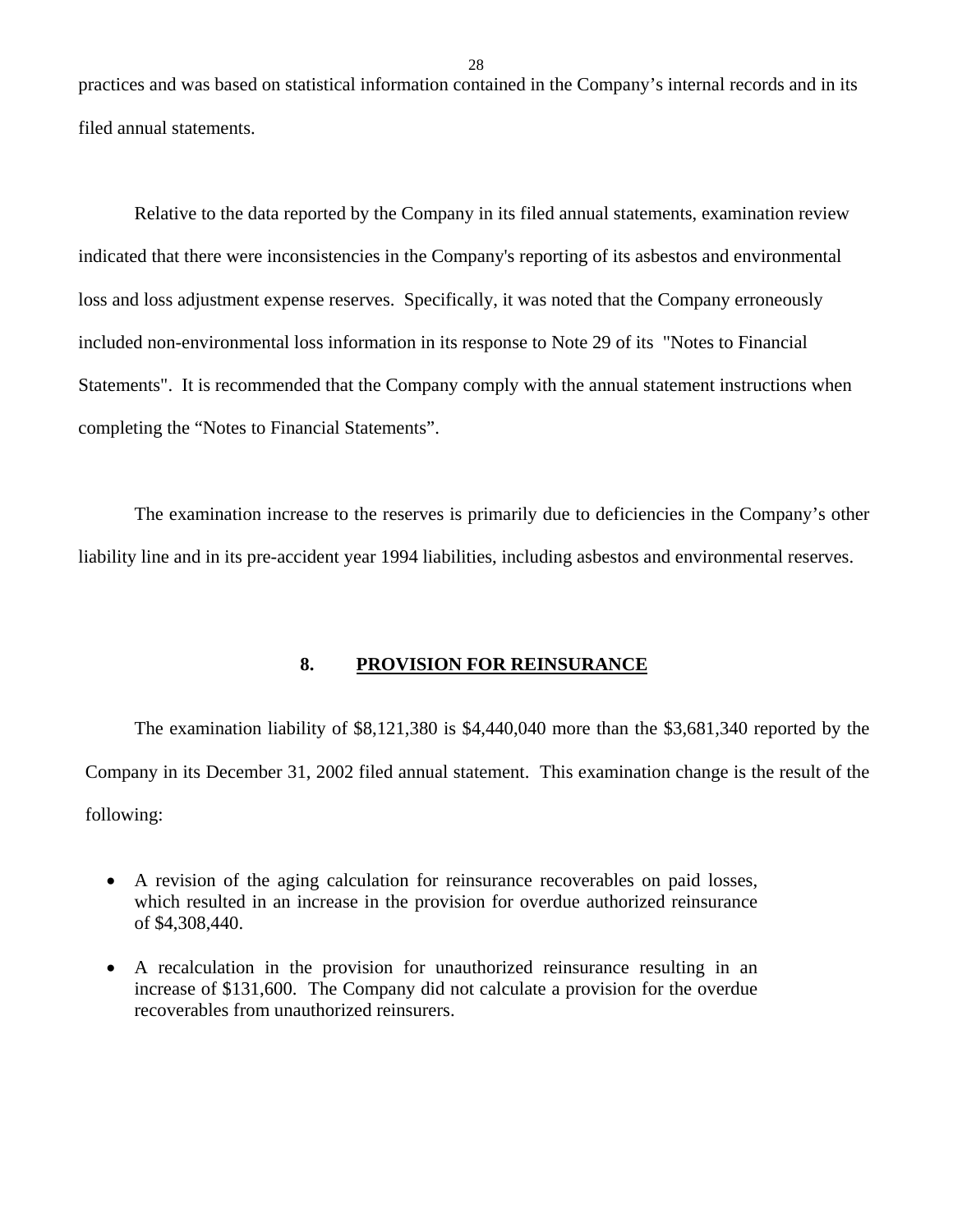A review of Jefferson's aging of its ceded reinsurance recoverables indicated that the Company's starting point for the commencement of the aging process was the billing date to the reinsurer. This is not in compliance with the annual statement instructions, which provides for the aging process to begin at the date provided in the reinsurance agreement at which claims are to be paid by the reinsurer. If a payment date is not provided in the reinsurance contract, the annual statement instructions indicate that the aging process should commence at the date specified in the contract at which claims are to be presented to the reinsurer. When the reinsurance agreement does not specify or provide for the determination of these dates the annual statement instructions provide for the aging period to commence on the date on which the ceding company enters in its accounts a paid loss recoverable.

The Company's reinsurance agreements do not provide for specific payment or presentation dates. The Company recognizes a paid loss recoverable at the same time it pays out the underlying loss payment, therefore, the Company is required to commence the aging process at the paid loss date of the underlying claim.

The commencement of the aging process at the paid loss date rather than the billing date produces materially different results from those reported by the Company in its filed annual statement. The Company failed to bill out its reinsurance recoverables on paid losses for over two years. The Company first sent out billings in October 2002 and April 2003 for paid loss recoverables dating from 2000 through the end of 2002. Accordingly, there is a large disparity between the paid loss date and the billing date.

It was additionally noted that the Company failed to calculate a provision for reinsurance for unauthorized reinsurance. The Company had \$658,000 in reinsurance recoverables on paid losses that it erroneously classified as current recoverables when in fact these balances were well over ninety-days past due. The annual statement instructions require the establishment of a provision for paid loss recoverables over ninety days past due for unauthorized reinsurers. The examiner calculation for this provision is

29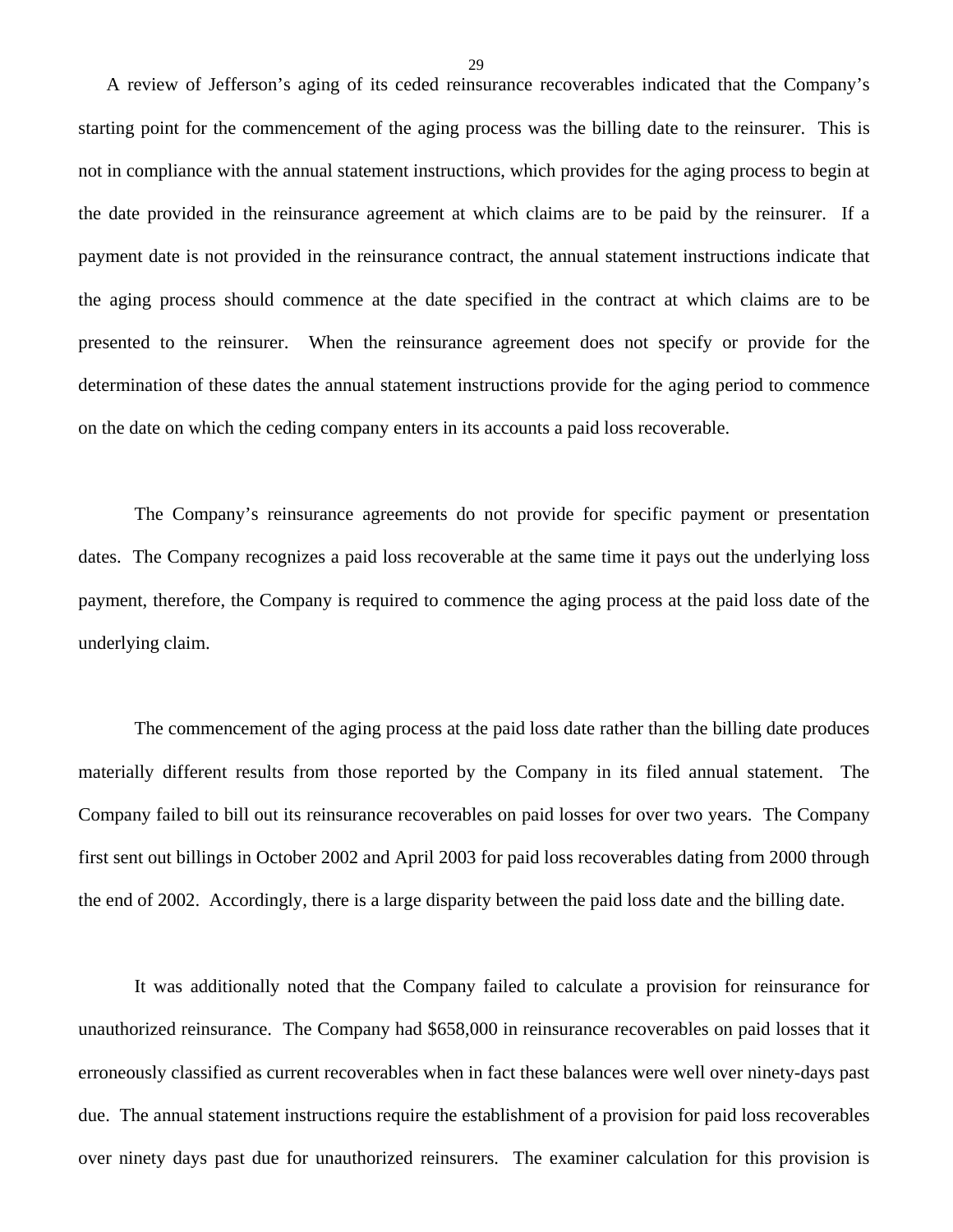<span id="page-31-0"></span>\$131,600 which when combined with the provision for authorized reinsurers results in a total provision for reinsurance of \$8,121,380.

It is recommended that the Company bill its reinsurance recoverable on paid losses in a timely manner.

It is also recommended that the Company age its reinsurance recoverables on paid losses in accordance with the annual statement instructions in order to allow a proper calculation of the provision for reinsurance.

## **9. MARKET CONDUCT ACTIVITIES**

In the course of this examination, a review was made of the manner in which the Company conducts its business practices and fulfills its contractual obligations to policyholders and claimants. The review was general in nature and is not to be construed as to encompass the more precise scope of a market conduct investigation, which is the responsibility of the Market Conduct Unit of the Property Bureau of this Department.

The general review was directed at practices of the Company in the following major areas:

- 1) Sales and advertising
- 2) Underwriting
- 3) Rating
- 4) Claims

The Company was only able to provide a complaint log with activity beginning in July 2002. It could not provide a log for the examination period from January 1, 1999 through June 30, 2002. The failure to maintain this complaint log puts the Company in violation of Section 216.4(e) of Department Regulation 64, which states: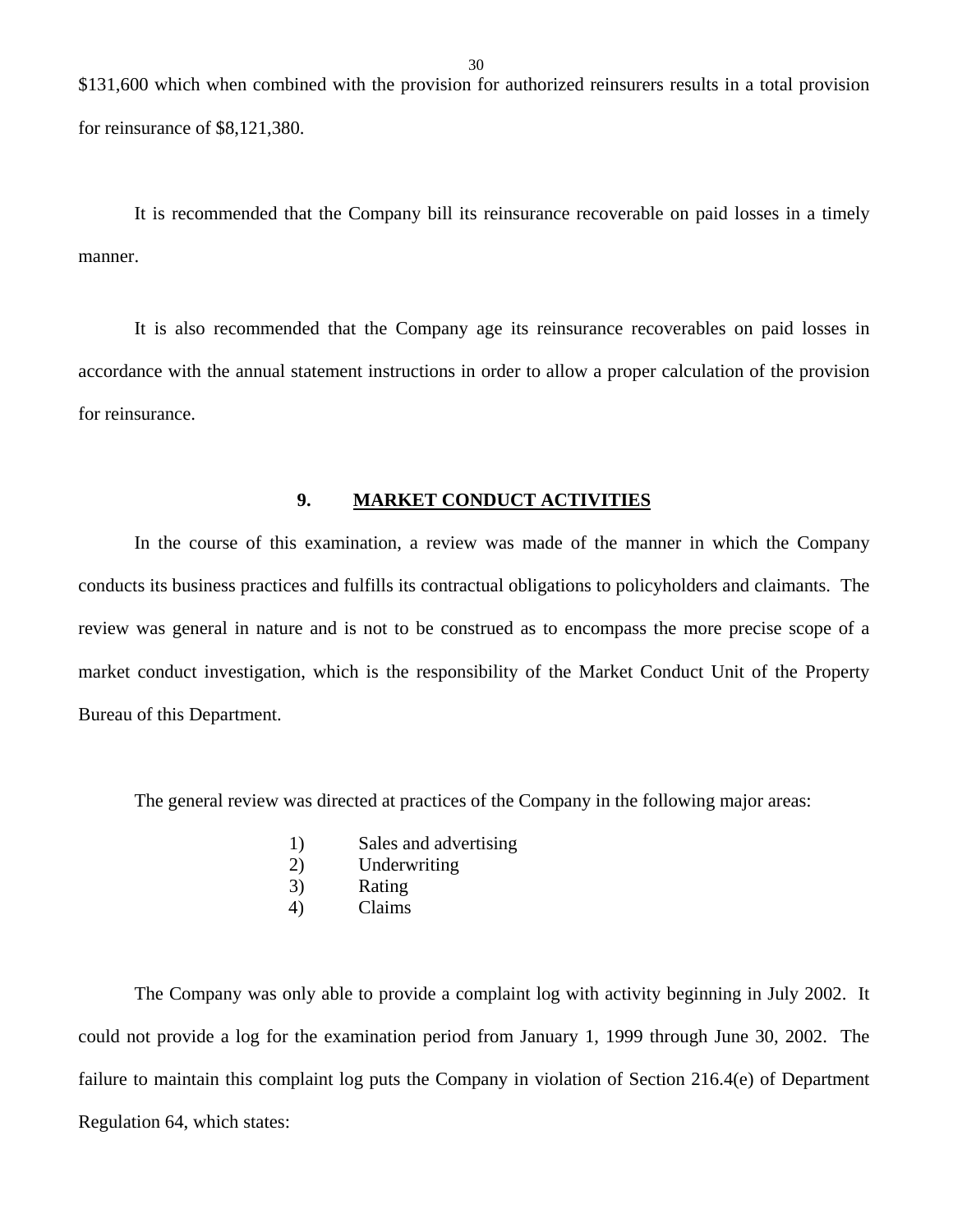" As part of its complaint handling function, an insurer's consumer services department shall maintain an ongoing central log to register and monitor all complaint activity."

It is recommended that the Company maintain a complaint log in accordance with the provisions

of Section 216.4(e) of Department Regulation 64.

### **10. COMPLIANCE WITH PRIOR REPORT ON EXAMINATION**

The prior report on examination contained three comments and recommendations. The current

status of these matters is as follows (the page numbers shown below refer to the prior report):

#### ITEM PAGE NO.

A. Reinsurance

It is recommended that the Company ensure that the reinsurance contracts, which protect the Company, contain the proper wording as to ensure their validity. 11

The Company has complied with this recommendation.

#### B. Abandoned Property Law

It is recommended that the Company comply with the provisions of the New York Abandoned Property Law and file the required reports with the State Comptrollers Office. 14

The Company has not complied with this recommendation and a similar recommendation is contained in this report.

#### Accounts and Records

C.

It is recommended that the Company age its premiums in course of collection by developing an electronic program to run concurrently with the existing premium programs in order to assure that its accounts are being reported in an accurate manner.

14

The Company has not complied with this recommendation and a similar recommendation is contained in this report.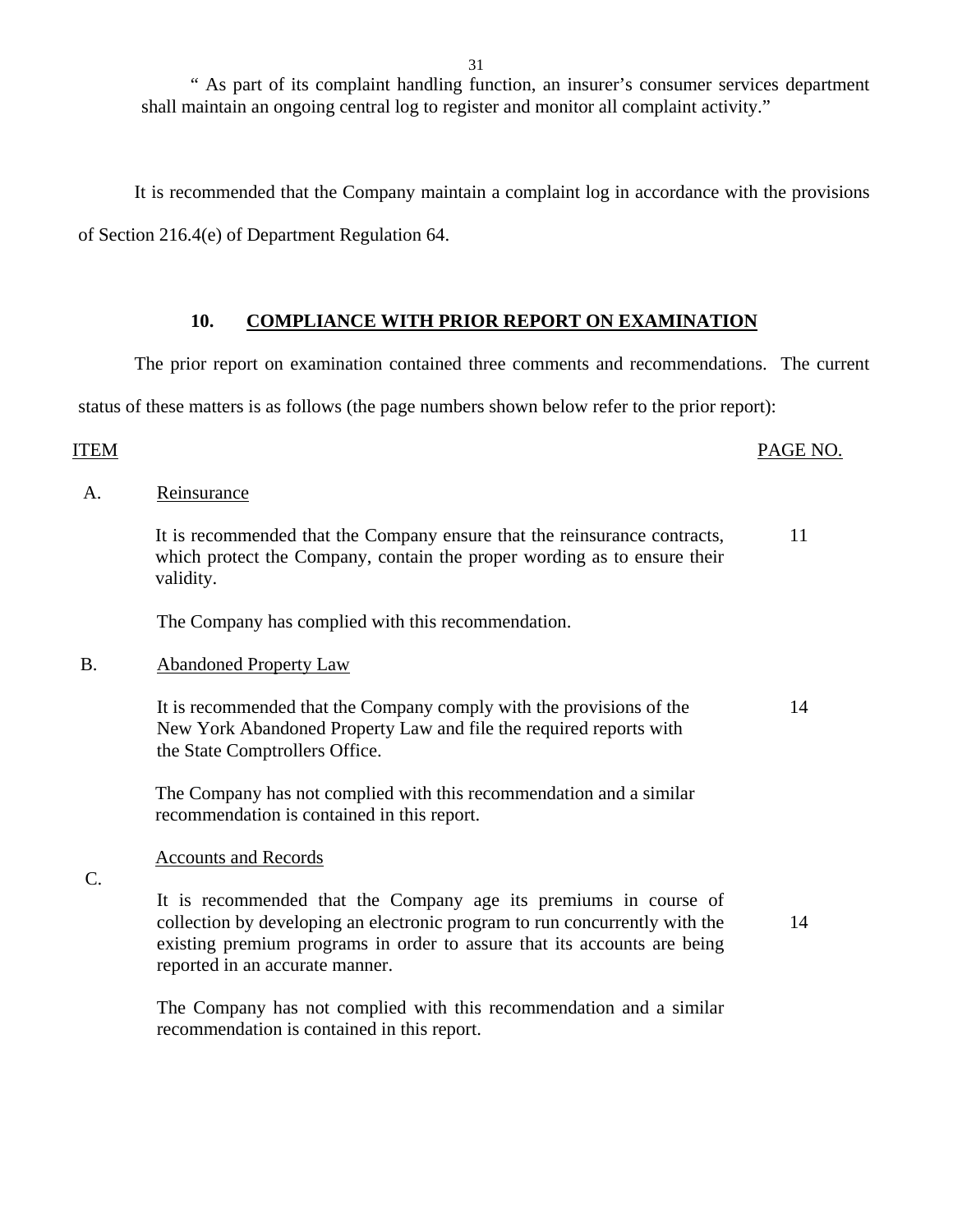# **11. SUMMARY OF COMMENTS AND RECOMMENDATIONS**

<span id="page-33-0"></span>

| <b>ITEM</b>    |                                                                                                                                                                                                                                                                                             | PAGE NO.       |
|----------------|---------------------------------------------------------------------------------------------------------------------------------------------------------------------------------------------------------------------------------------------------------------------------------------------|----------------|
| A.             | <b>Management</b>                                                                                                                                                                                                                                                                           |                |
| i.             | <b>Board of Directors</b>                                                                                                                                                                                                                                                                   |                |
| a.             | It is recommended that the Company comply with its by-laws and maintain<br>at least thirteen directors with at least three of them residing in New York<br>State.                                                                                                                           | 5 <sup>5</sup> |
| b.             | It is recommended that the board meet on a regular basis in order to<br>properly exercise its management oversight responsibilities in accordance<br>with Section 15 of the Company's by-laws.                                                                                              | 6              |
| $\mathbf{c}$ . | It is recommended that the board of directors approve all investment<br>transactions pursuant to the provisions of Section $1411(a)$ of the New York<br>Insurance Law.                                                                                                                      | 6              |
| ii.            | <b>Conflict of Interest</b><br>It is recommended that the Company require its directors and officers to<br>complete conflict of interest statements on an annual basis.                                                                                                                     | $\tau$         |
| <b>B.</b>      | <b>Holding Company System</b>                                                                                                                                                                                                                                                               |                |
|                | <b>Service Agreement</b>                                                                                                                                                                                                                                                                    |                |
| i.<br>a.       | It is recommended that the Company comply with Section 1505(b) of the<br>New York Insurance Law by maintaining its books and records in a way<br>that will enable verification that the agreement has been implemented as<br>represented to this Department.                                | 11             |
| b.             | It is recommended that the Company maintain vouchers for disbursements<br>of one hundred dollars or more in accordance with Section 1217 of the<br>New York Insurance Law.                                                                                                                  | 11             |
| c.             | It is recommended that the Company obtain a non-disapproval notification<br>from the Department in accordance with the provisions of Section 1505(d)<br>of the New York Insurance Law prior to entering into service agreements,<br>involving the rendering of services on a regular basis. | 12             |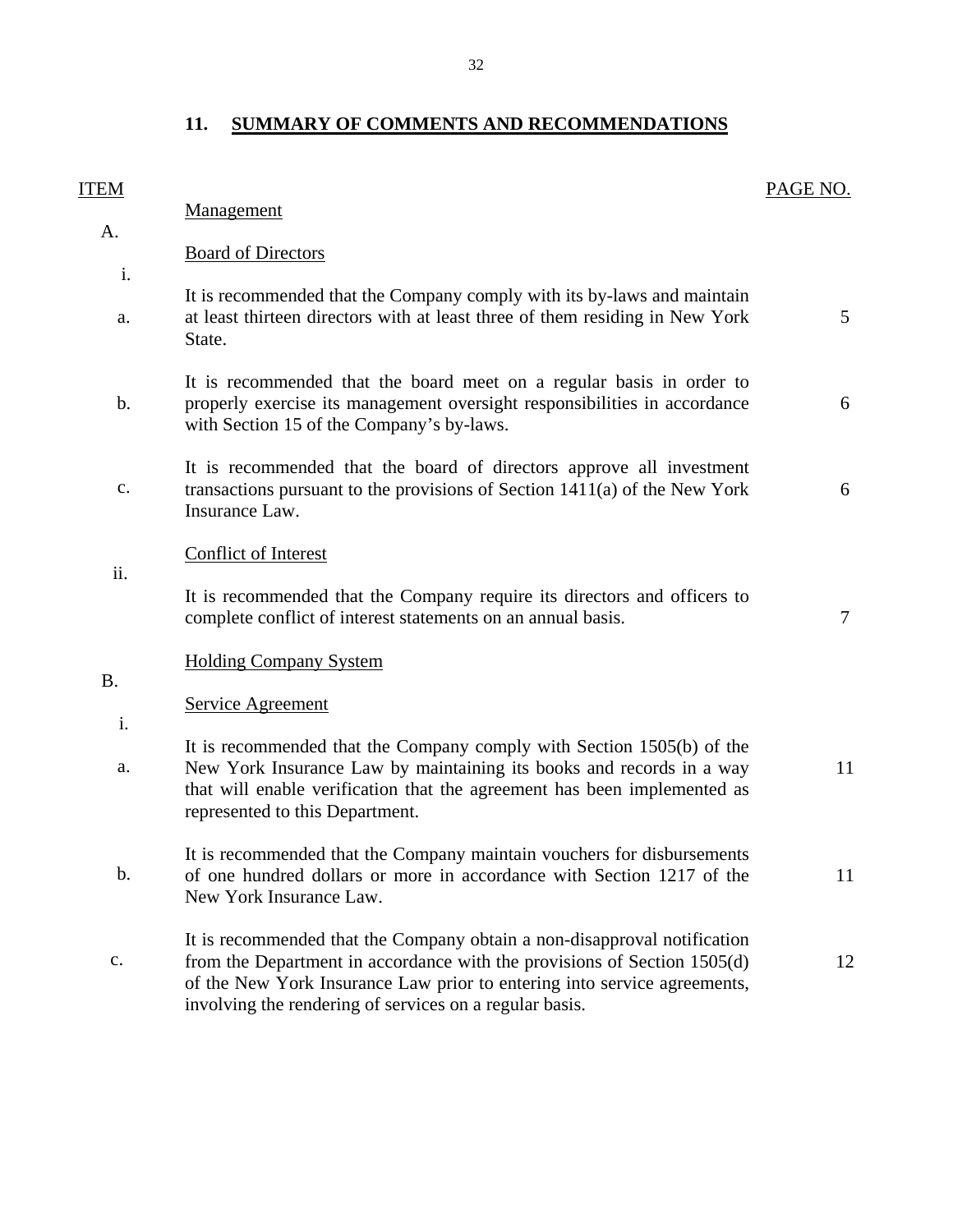| ITEM |                                                                                                                                                                                                                                            | PAGE NO. |
|------|--------------------------------------------------------------------------------------------------------------------------------------------------------------------------------------------------------------------------------------------|----------|
| ii.  | <b>Intercompany Reinsurance Agreement</b>                                                                                                                                                                                                  |          |
|      | It is recommended that the Company file with the Department all<br>intercompany reinsurance agreements and commutations of those<br>agreements in accordance with the provisions of Section $1505(d)(2)$ of the<br>New York Insurance Law. | 14       |
| C.   | <b>Abandoned Property Law</b>                                                                                                                                                                                                              |          |
| i.   | It is recommended that, in the future, the Company comply with the<br>provisions of Section 1316 of the New York Abandoned Property Law<br>and file the required reports.                                                                  | 15       |
| ii.  | It is recommended that the Company develop formal procedures for<br>monitoring outstanding checks that may be escheatable.                                                                                                                 | 16       |
| D.   | <b>Accounts and Records</b>                                                                                                                                                                                                                |          |
| i.   | $\frac{\text{Cash}}{\text{Cash}}$                                                                                                                                                                                                          |          |
| a.   | It is recommended that the Company perform and maintain proper bank<br>reconciliations and complete them on a timely basis.                                                                                                                | 16       |
| b.   | It is recommended that the Company review its outstanding check list on a<br>regular basis and write-off all uncashed checks.                                                                                                              | 16       |
| c.   | It is recommended that the Company take the steps necessary to have its<br>name included on all bank accounts.                                                                                                                             | 17       |
| ii.  | <b>Reporting Premiums Written on the Annual Statement</b>                                                                                                                                                                                  |          |
|      | It is recommended that the Company comply with SSAP No. 53 and<br>record premiums in the year corresponding with the effective dates of the<br>policies.                                                                                   | 18       |
| iii. | <b>Locations of Company's Records</b>                                                                                                                                                                                                      |          |
|      | It is recommended that the Company file a plan in accordance with<br>Section 325(b) of New York Insurance Law to move its administrative<br>operations to Novato, California.                                                              | 18       |
| iv.  | <b>Failure to File Timely CPA Reports</b>                                                                                                                                                                                                  |          |
|      | It is recommended that the Company comply with Section 307(b) of the<br>New York Insurance Law and file timely audited financial statements with<br>the Department.                                                                        | 19       |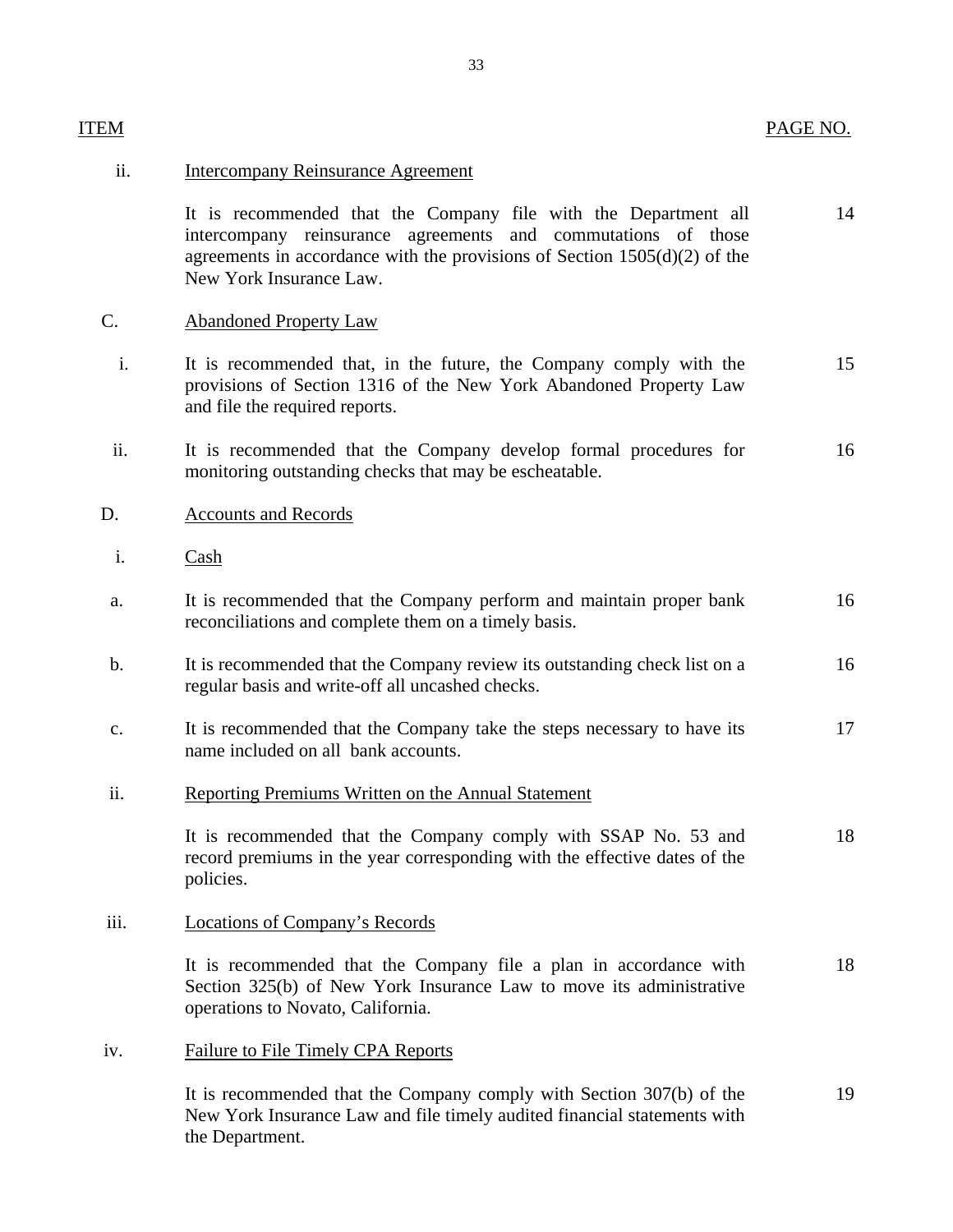| <b>ITEM</b>    |                                                                                                                                                                                                                                                    | PAGE NO. |
|----------------|----------------------------------------------------------------------------------------------------------------------------------------------------------------------------------------------------------------------------------------------------|----------|
| $\mathbf{V}$ . | <b>Annual Statements Preparation Issues</b>                                                                                                                                                                                                        |          |
|                | It is recommended that the Company comply with the annual statement instructions,<br>exercise due diligence in its annual statement preparation, and maintain appropriate<br>supporting documentation for all items in the filed annual statement. | 20       |
| vi.            | Missing or Incomplete Underwriting and Claim Files                                                                                                                                                                                                 |          |
|                | It is recommended that the Company maintain its underwriting and claim files, in<br>accordance with Department Regulation 152.                                                                                                                     | 21       |
| vii.           | <b>Custodian Agreement</b>                                                                                                                                                                                                                         |          |
|                | It is recommended that the Company amend its custodial agreement to incorporate<br>all of the provisions set forth in the Examiners Handbook.                                                                                                      | 21       |
| viii.          | <b>Internal Controls</b>                                                                                                                                                                                                                           |          |
|                | It is recommended that the Company identify and rate all of its risk areas and put in<br>place the appropriate level of internal controls.                                                                                                         | 22       |
| H.             | <b>Agents' Balances or Uncollected Premiums</b>                                                                                                                                                                                                    |          |
|                | It is recommended that the Company comply with Section 1302(b) of the<br>New York Insurance Law when reporting its admitted asset for agents' balances or<br>uncollected premiums.                                                                 | 27       |
| I.             | Reinsurance Recoverable on Loss and Loss Adjustment Expenses                                                                                                                                                                                       |          |
|                | It is recommended that the Company exercise greater care in reporting<br>reinsurance recoverable on paid losses and loss adjustment expenses on<br>Schedule F.                                                                                     | 27       |
| J.             | <b>Losses and Loss Adjustment Expenses</b>                                                                                                                                                                                                         |          |
|                | It is recommended that the Company comply with the annual statement instructions<br>when completing the "Notes to Financial Statements".                                                                                                           | 28       |
| K.             | <b>Provision for Reinsurance</b>                                                                                                                                                                                                                   |          |
| i.             | It is recommended that the Company bill its reinsurance recoverables on paid<br>losses and loss adjustment expenses to its reinsurers in a timely manner.                                                                                          | 30       |
| ii.            | It is recommended that the Company age its reinsurance recoverables on paid<br>losses in accordance with the annual statement instructions in order to allow a<br>proper calculation of the provision for reinsurance.                             | 30       |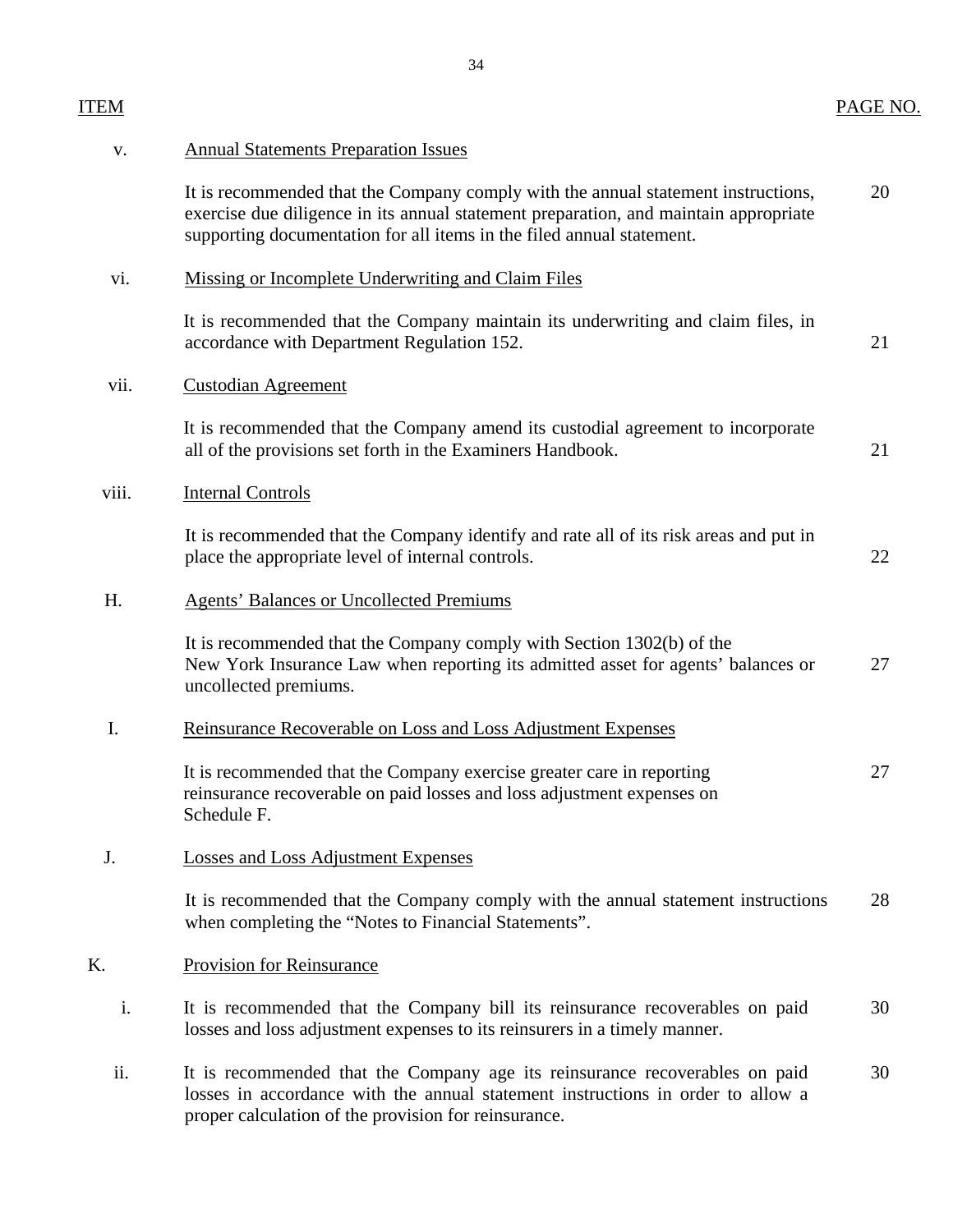# L. Market Conduct Activities

31 It is recommended that the Company maintain a complaint log in accordance with the provisions of Section 216.4(e) of Department Regulation 64.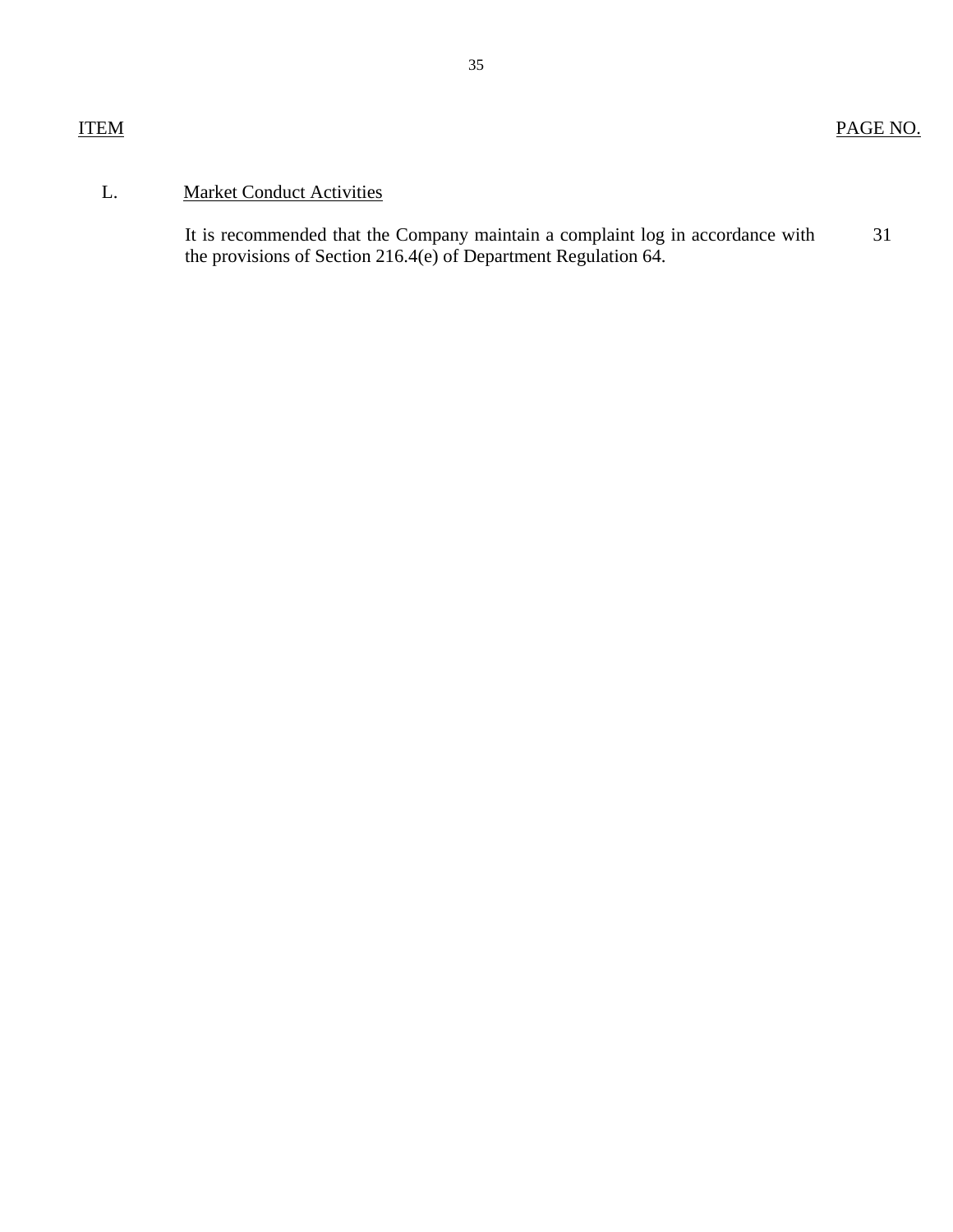Respectfully submitted,

 $/S/$ 

Marc Allen Senior Insurance Examiner

STATE OF NEW YORK ) )SS.  $\mathcal{L}$ COUNTY OF NEW YORK)

MARC ALLEN, being duly sworn, deposes and says that the foregoing report submitted by him is true to the best of his knowledge and belief.

 $\overline{\phantom{a}}$ /S/ Marc Allen

Subscribed and sworn to before me this \_\_\_\_\_\_day of \_\_\_\_\_\_\_\_\_\_\_\_\_\_2003